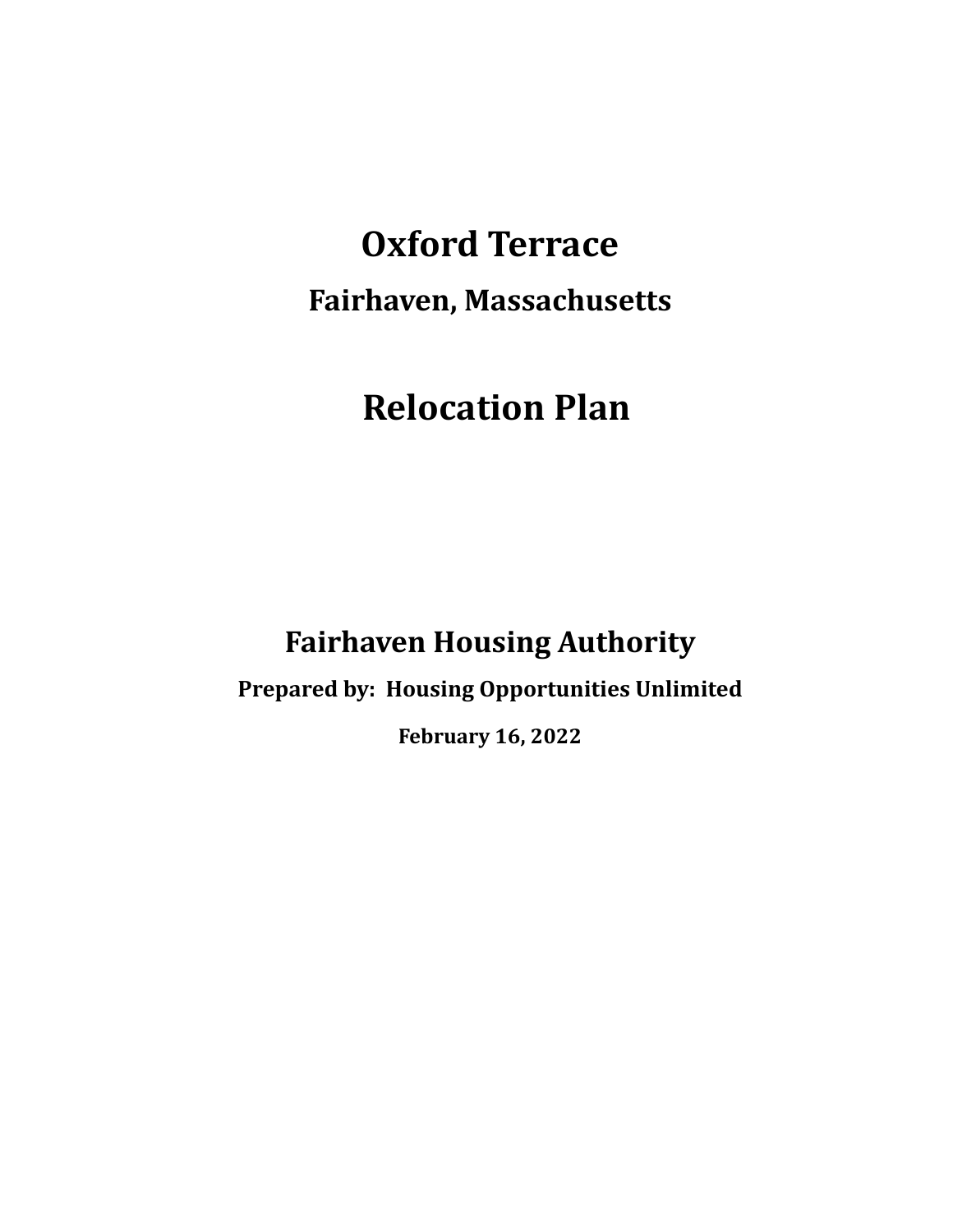### **TABLE OF CONTENTS**

- **I. INTRODUCTION**
- **II. PROJECT SUMMARY**
- **III. RESIDENT CHARACTERISTICS AND RELOCATION NEEDS ASSESSMENT**
- **IV. RELOCATION PLAN**
- **V. RESIDENT NOTIFICATIONS**
- **VI. RELOCATION SERVICES AND PROCEDURES**
- **VII. MOVING ASSISTANCE AND RELOCATION EXPENSES**
- **VIII. GRIEVANCE AND APPEALS PROCEDURES**
- **IX. RELOCATION RECORDKEEPING AND NOTICES**

#### **APPENDIX A: RELOCATION BUDGET**

- **APPENDIX B: RELOCATION NEEDS ASSESSMENT FORM**
- **APPENDIX C: RELOCATION NOTICES**
- **APPENDIX D: DEFINITIONS**
- **APPENDIX E: RELOCATION AGENT QUALIFICATIONS**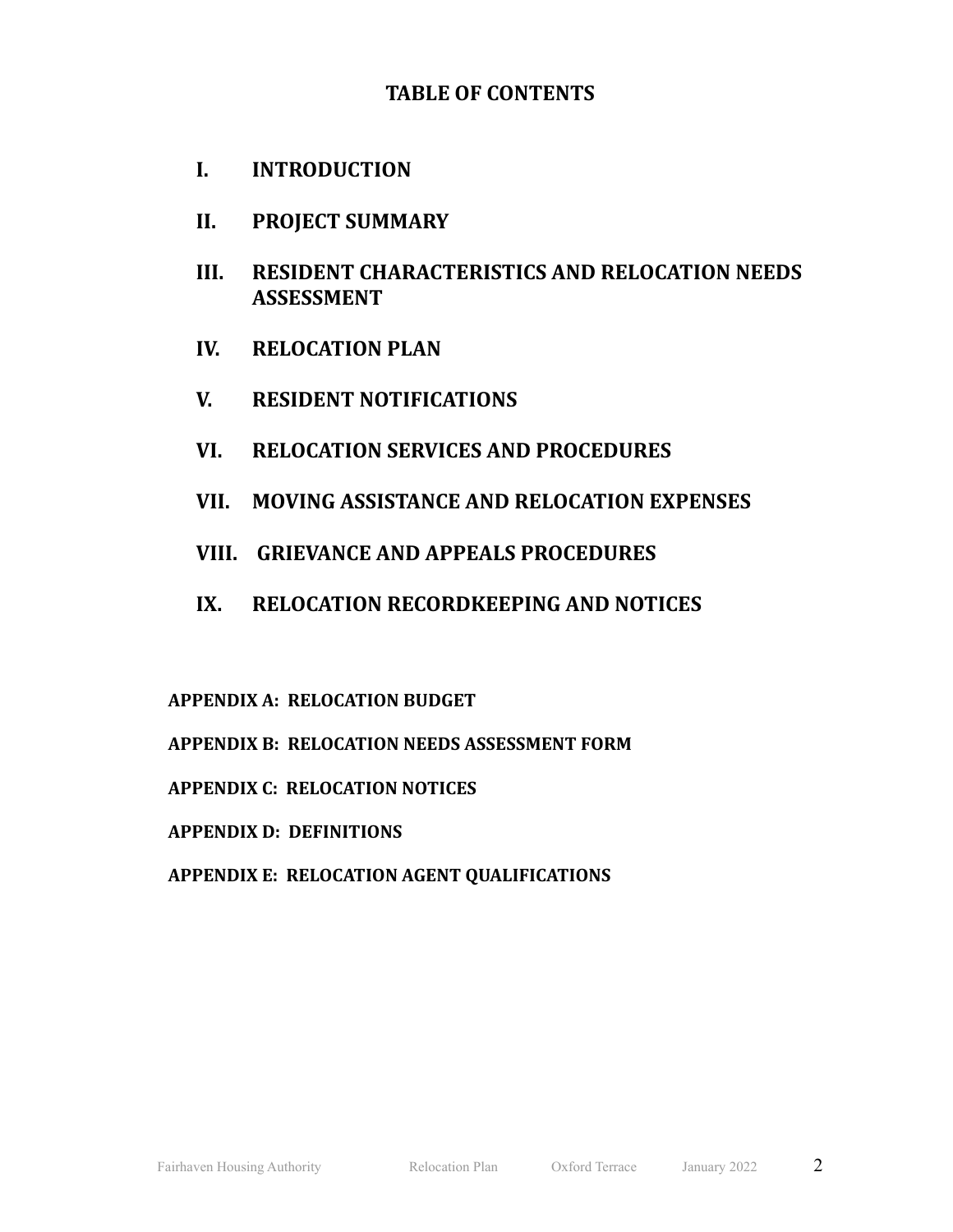#### **I. INTRODUCTION**

The Relocation Plan sets forth the specific policies, procedures, rights and benefits that will govern the relocation of all Affected Residents of the Oxford Terrace development, which is undergoing rehabilitation. Funding for the renovations is being provided by the Massachusetts Department of Housing and Community Development division of Public Housing (DHCD). This plan is written in accordance with M.G.L. Chapter 79A and implementing regulations at 760 CMR 27.00 *et seq.* (collectively, Governing Laws) and the DHCD Guidelines for the Temporary Relocation of Person(s) From Residential Dwelling Unit(s). Through this Plan, the Fairhaven Housing Authority (FHA) seeks to ensure that all Affected Residents are treated fairly, consistently and equitably so that no one suffers disproportionate hardships due to moves necessary to complete the Project.

The Plan will be available to all Affected Residents at FHA's Oxford Terrace Management Office at 275 Main Street, Fairhaven, MA. Residents will be informed that they may submit written comments to FHA and/or the Bureau of Relocation at the Massachusetts Department of Housing and Community Development (DHCD) within 10 business days of the Plan's publication. Any comments submitted to HOU or FHA will be forwarded to the Bureau of Relocation within 5 business days.

Persons who may be contacted regarding this relocation plan include the following:

#### **Relocation Agent**

Marisa Rodrigues, Project Director Housing Opportunities Unlimited 128 Brookside Ave 3rd Floor Boston, MA 02130 (781) 964-5490 mrodrigues@housingopportunities.com

#### **Krisanne Sheedy, Executive Director**

Fairhaven Housing Authority 275 Main St. Fairhaven, MA 02719 508-993-1144 508-717-0623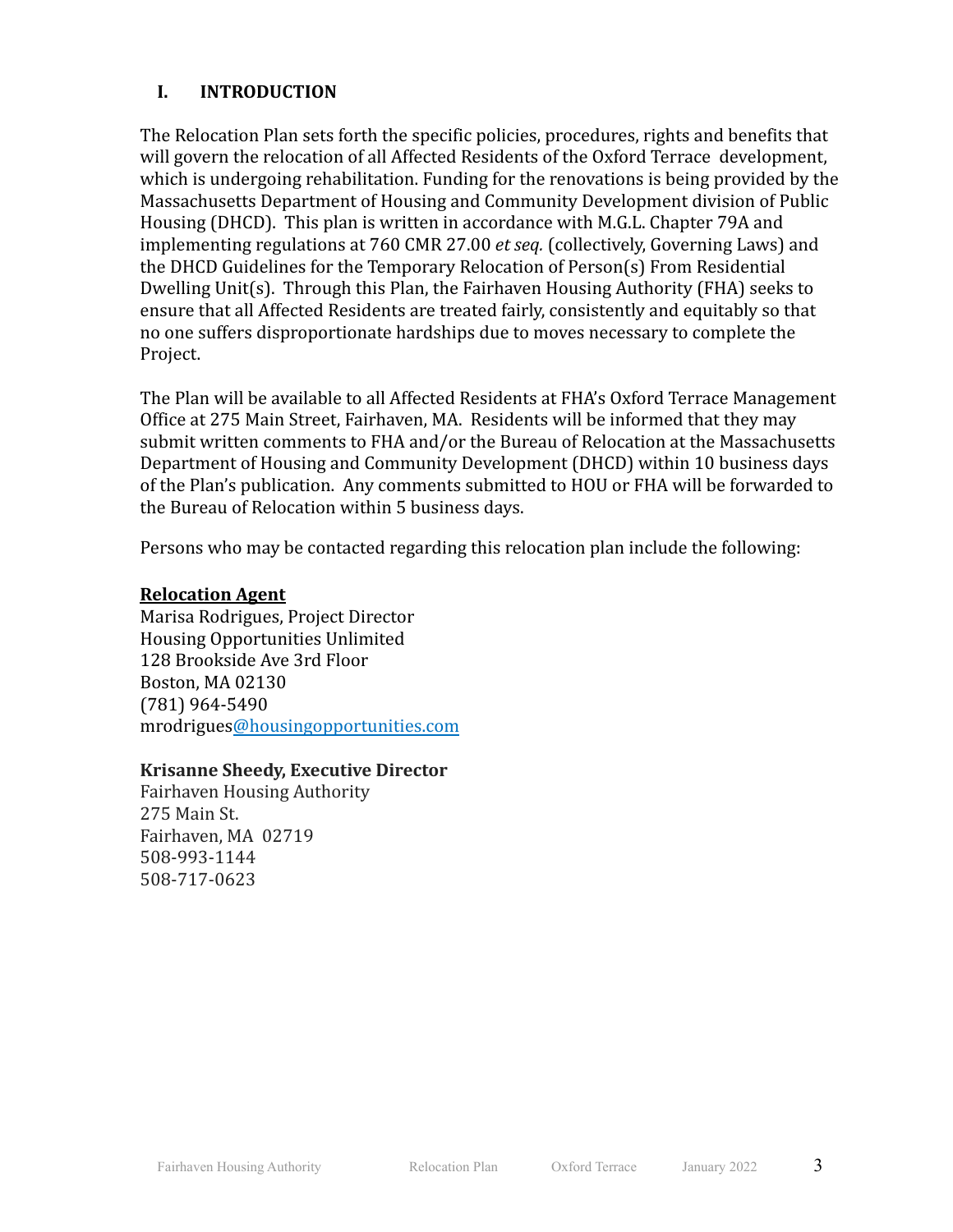#### **II. PROJECT SUMMARY**

The Fairhaven Housing Authority (FHA) is renovating Oxford Terrace, a 107-unit elderly and disabled **state public-housing** community located at 275 Main Street in Fairhaven. All apartments at Oxford Terrace are one-bedroom apartments. HOU is providing temporary relocation services. Renovation funding sources are state and will trigger relocation per M.G.L. Chapter 79A and implementing regulations at 760 CMR 27.00 et seq. The project financing will not trigger federal relocation requirements.

HOU will work closely with the FHA team and their design and construction partners to support a smooth relocation process for the Oxford Terrace residents.

FHA has been working with Winslow Architects and DHCD to plan for apartment renovations, including relocating some of the handicapped accessible apartments.

Original scope and planning for this renovation included the entire site but the estimates that were submitted were significantly over budget. FHA and Winslow, because of the unique building layout with 5 individual "wings" the project, will bid with Wings A, B, E and D, and Wing C as an alternate. Rehabilitation work includes kitchen and bath updates, new flooring and painting of the apartments. All costs are being paid as part of DHCD's state public housing support mod phase reward for senior supportive housing.

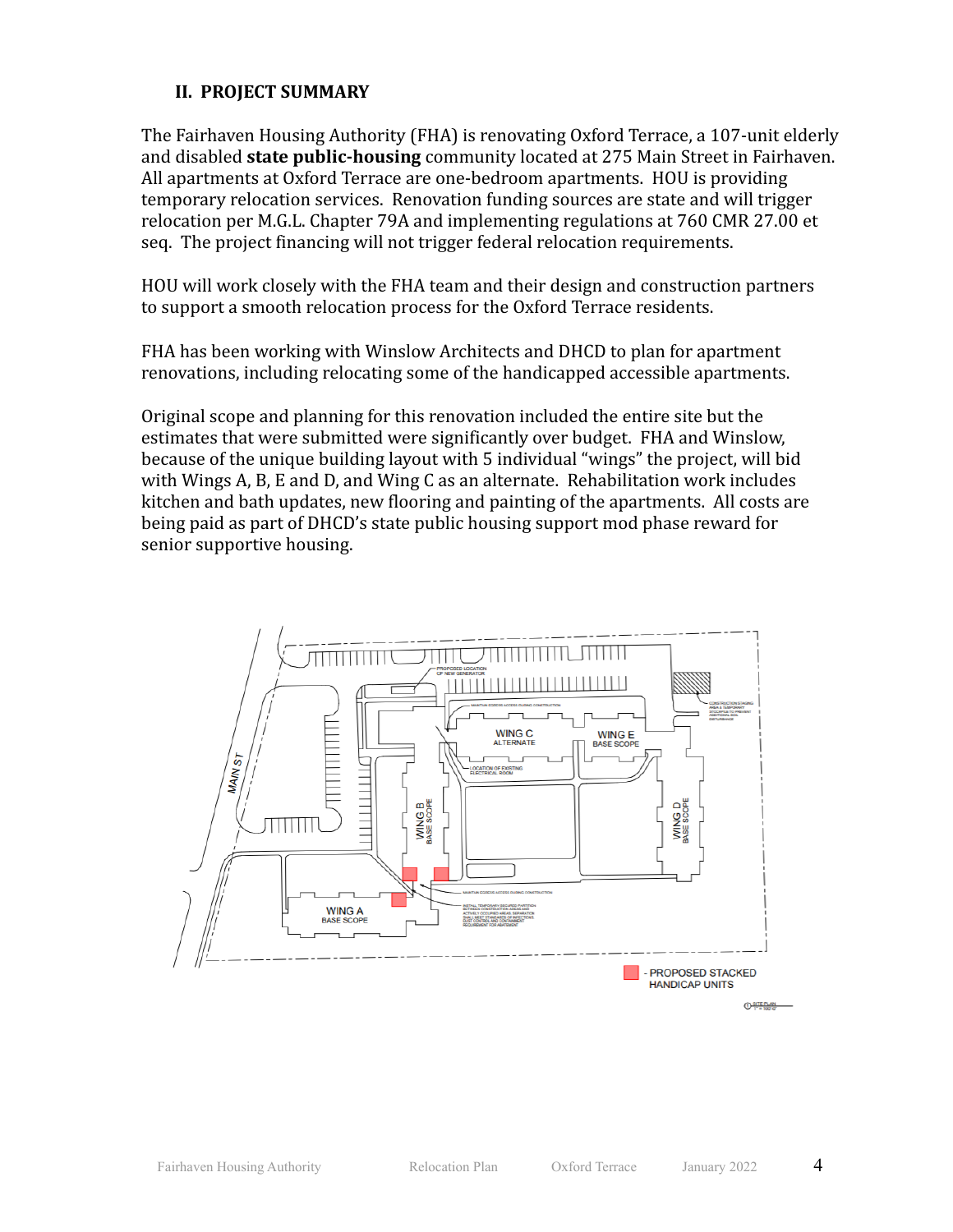#### **III. RESIDENT CHARACTERISTICS AND RELOCATION NEEDS ASSESSMENTS**

Oxford Terrace is home to elderly residents all of whom income-qualify for state public housing. It has a very stable residency, so most residents have lived here for 10+ years. Currently, there are 91 occupied units with 95 residents at Oxford Terrace.

HOU, in conjunction with FHA, convened four separate community meetings with Oxford Terrace residents during the first week of February 2022 to bring residents up to date on the renovation timeline and plans.

Beginning in March 2022, HOU will conduct individual household assessments to inform individual relocation needs and allow the HOU team to provide the specific household support necessary to meet the construction schedule deadlines. These assessments will provide comprehensive information on their current housing needs (including current service providers, reasonable accommodations, etc.) as well as to learn of their concerns and any potential barriers to relocation. Household assessments may be done virtually, by phone or in person (with COVID protocols) depending on the resident's preference.

At a minimum, the information documented on the Needs Assessment Form will:

- Assess special consideration of the impact of relocation on elders and people with disabilities;
- Inform the identification of suitable relocation or rehousing unit, taking into consideration special needs;
- Identify any planned time away from the unit/hospitalizations during the relocation;
- Identify the need for assistance with relocation preparations (packing assistance, utility transfers, social service provider referrals, Lifeline, phone Internet and cable transfers if relevant, and/or notifications);
- *●* To the extent assessments may be completed in the resident's unit (contingent upon status of COVID-19 pandemic), evaluate each household's furnishings, personal belongings, and appliances, with special attention to large furnishings, housekeeping/clutter/hoarding/ pest issues;
- *●* Identify the need for pest infestation and/or hoarding resolution assistance; these issues will be addressed during the relocation process;
- Collect contact information for other family members, friends or advocates that may be contacted by Relocation Staff to assist in making preparations for relocating the family;
- Identify other issues of importance to the household;
- Support transfer and transition of resident's pets. This will include finding pet friendly off-site housing if necessary. Execute updated FHA Pet Policy if needed, including flea check as part of the pest management process.

Resident issues/needs that are identified through this survey will guide relocation planning.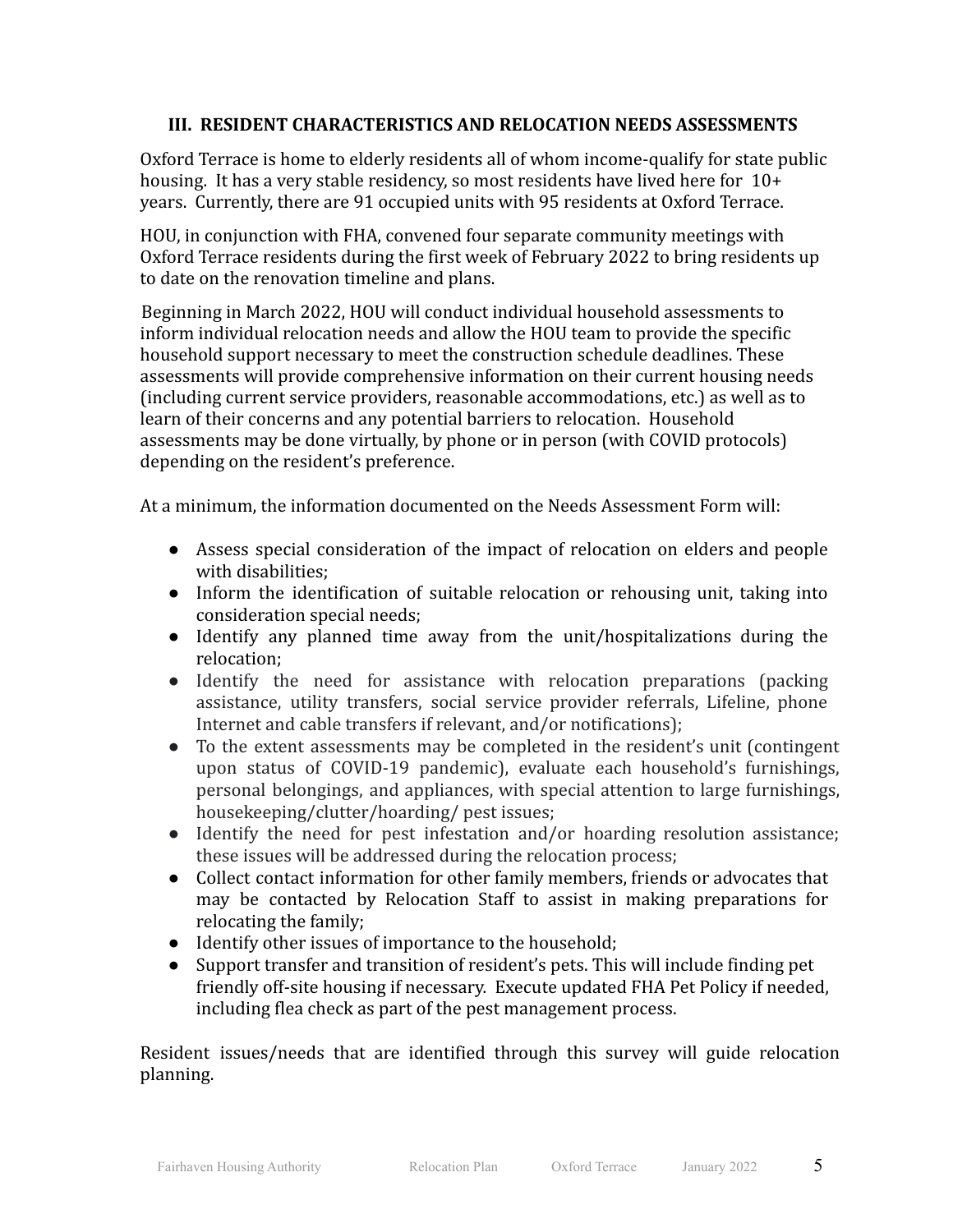#### **IV. RELOCATION PLAN**

The plan is for construction to be done in phases corresponding to the wings. Each wing contains 24 units. The renovation work is scheduled to commence in late August/early September 2022, and the anticipated duration of the renovations is 18 months. It is expected that each phase will take approximately 14-16 weeks. The building layout allows construction to create temporary barriers to isolate the construction activity. The phasing of the work does not matter for construction purposes. HOU will work with FHA and the contractor and architect to finalize a relocation schedule that takes into account the location of vacancies and any extenuating resident circumstances. FHA expects there to be approximately 12 on-site vacancies when construction starts. Moves will include one-way and two-way moves and temporary on- and off-site relocations that will be determined by the number of vacancies in each phase.

It is anticipated that the vast majority of the moves will be on site. It is possible that a small number of households may have to temporarily relocate to hotels in the area. Every effort will be made to place residents in hotel efficiencies, but in the event that the hotel rooms do not have kitchens, residents will be given a daily stipend for the cost of meals. Households will also be given an option to relocate with family/friends if that is their preference. All temporary housing options provided will be decent, safe and sanitary on a nondiscriminatory basis for any persons moved temporarily. HOU will strive to minimize the number of moves while working with FHA to accommodate specific resident issues.

#### **V. RESIDENT NOTIFICATIONS**

Throughout the Project, HOU and FHA will maintain communication with Affected Residents to keep them informed of progress and to answer questions about the implementation of the Plan, including periodic meetings, notices, newsletters, flyers, website, door-to-door communication, and other in-person communications. Relocation Staff will communicate with residents via text and/or email if that is their preferred method of communication. Residents will be informed in writing, or via other appropriate and accessible modes of communication, of their right to reasonable accommodation to enable them to fully participate in all Project activities. If an Affected Resident has a first language other than English, this will be noted by the Relocation Staff during the Assessment and reasonable accommodations will be made on a case-by-case basis to ensure that all Affected Residents receive correct, equal and timely communications.

All Affected Residents will be provided with regulatory relocation notices written in plain language, directed to the head of each household, that includes the name and telephone number (including the TDD number), of the person who may be contacted for further information so that tenants who are unable to read and understand the notices will be provided with appropriate translation, communication and counseling. The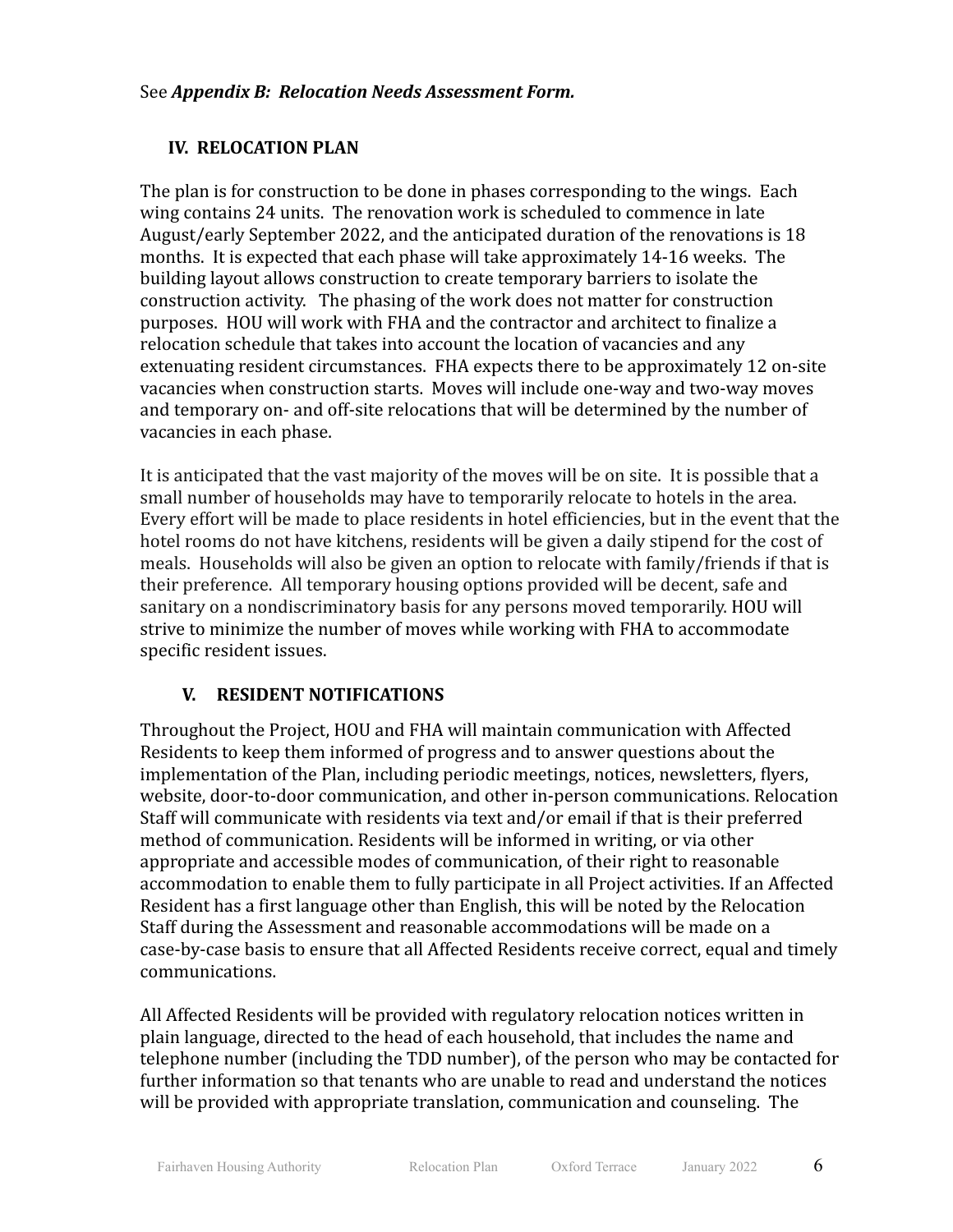regulatory relocation notices will be in English and other languages, as needed, and provided by regular mail as well as via personal delivery in-hand, with all documentation of delivery as required under the Governing Laws. The following are all required relocation notices:

- **General Information Notice (GIN) –** written notice informing the residents that the property is slated for rehabilitation but that the household will not be permanently displaced. The notice advises residents not to move, explains the nature of the proposed rehabilitation project and describes in general terms the relocation assistance available to all Oxford Terrace residents. Given the COVID-19 pandemic, residents may be asked to sign and date a copy that has been provided and mail back to HOU in a self-addressed stamped envelope, or drop into a box at the on-site management office.
- **Notice of Nondisplacement—**written notice informing households that they will not be permanently displaced, but will have to move temporarily in order to facilitate the rehabilitation. The Notice of Nondisplacement also ensures the resident will be able to return to their original or another rehabbed unit on the property. This notice will be mailed to the residents with the same receipt instructions.
- **30-Day Notice–** the Relocation Coordinator will send out 30-Day Notice to each Oxford Terrace household being temporarily relocated (or moving directly into a renovated unit, if applicable) to inform them of the location of their temporary relocation/renovated unit, anticipated duration of the temporary relocation, their vacate date and the relocation benefits available to them. This notice will be sent at least 30 days in advance of each temporary relocation/unit renovation.
- **● Notice of Move Back/Return to a Renovated Unit**–approximately 15 to 30 days prior to resident's anticipated move to a renovated unit, the Relocation Coordinator will provide them with written notice regarding their move date and other details of their move.

Care will be taken to respect the privacy rights of persons to be displaced, and holders of personal data are subject to the provisions of state and federal privacy laws and regulations.

*See Appendix C: Relocation Notices* for copies of all aforementioned required notices.

#### **VI. RELOCATION SERVICES AND PROCEDURES**

The HOU relocation team for Oxford Terrace is Marisa Rodrigues, Project Director, and a Relocation Coordinator, who has not yet been identified, who will be responsible for the on-site relocation work. All Relocation Staff will work collaboratively with FHA and their rehabilitation team. Relocation staff will also keep family and/or other support personnel informed, as directed by the resident.

The Relocation Staff are responsible for conducting resident meetings, providing the required Resident Notices (described above), providing referrals to supportive services and technical assistance, identifying comparable housing units, scheduling and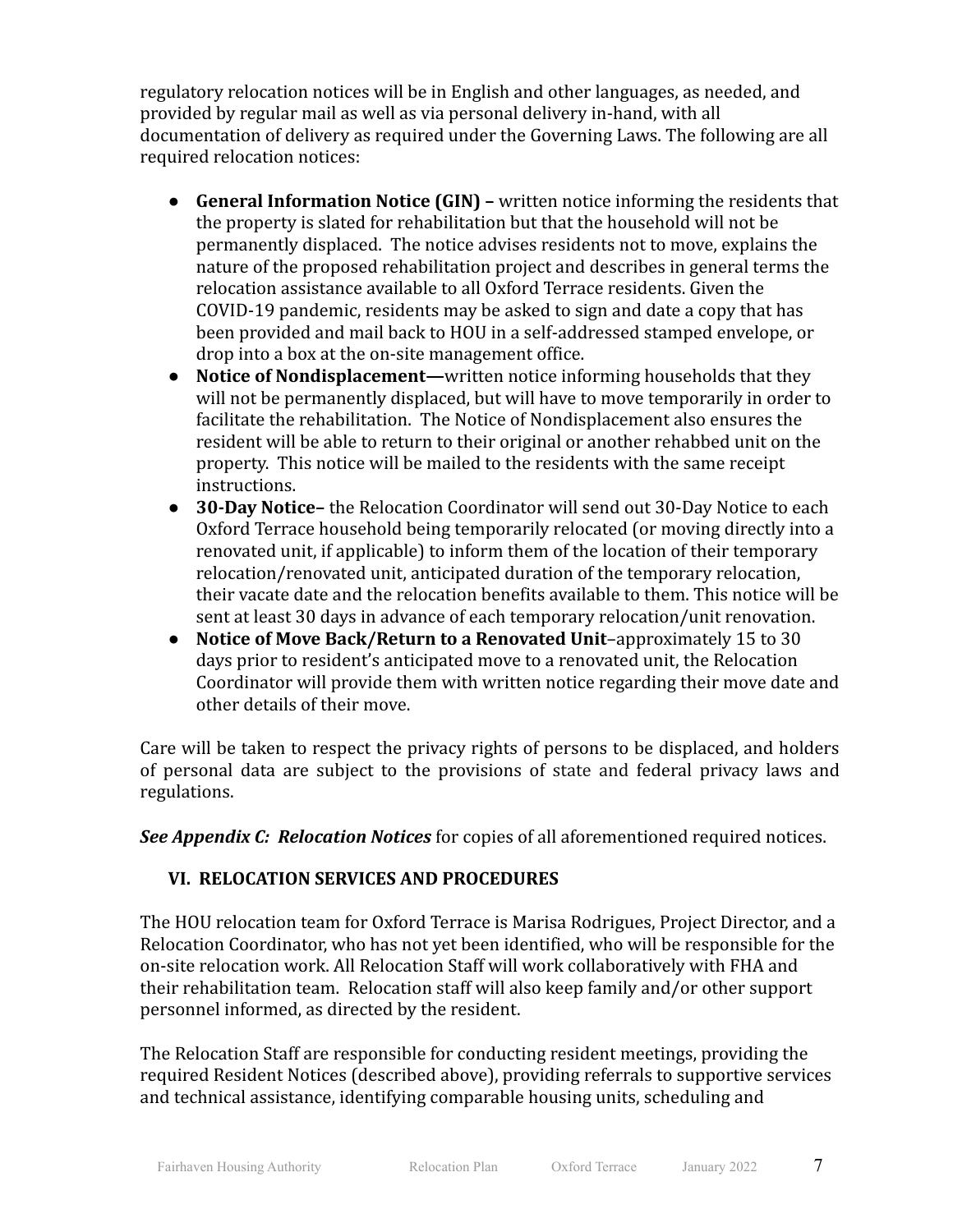coordinating relocation moves, administering relocation benefits, coordinating utility transfers, conducting follow-up visits, communicating on an ongoing basis with tenants, as needed, and documenting the relocation activities.

The following outlines the relocation process and procedures that will be applicable to all Affected Residents.

- The Relocation Staff in coordination with FHA, will update residents regarding the status of the relocation and rehabilitation effort, discuss relocation topics and receive feedback.
- Relocation Staff will explain relocation procedures in detail. This includes providing written information on moving assistance, benefits, rights, privileges and protections.
- All heads of household will be interviewed personally by the Relocation Staff to determine housing and special needs.
- At least 30 days in advance of their anticipated move date, each Affected Resident will be provided with a Move Notice which will identify the unit to which they will temporarily relocate and/or renovated unit to which they will move.
- The Relocation Coordinator will schedule the move with the licensed and bonded moving company, provide packing supplies and coordinate packing assistance, as needed.
- The Relocation Coordinator will collaborate with property management to ensure that each home unit is inspected, treated and free from pests before being relocated if applicable.
- Relocation staff will also assist the resident with transferring utilities to and from the temporary relocation unit, if applicable.
- Two weeks prior to their unit renovation, the Relocation Coordinator will re-visit each household to check on their progress with packing and answer any questions the residents may have about their impending move.
- 48 hours prior to the move, the Relocation Coordinator will re-visit each household to ensure that they are ready to move and confirm their move time with them.
- Relocation Coordinator will assist residents with completing required paperwork for temporary and/or rehabbed unit.
- On the day of the move, the Relocation Coordinator will meet with each household individually to handle any last-minute issues and to ensure that the resident's belongings are appropriately moved.
- Working closely with the FHA team, the Relocation Coordinator will make referrals to social service providers (as needed) to address social service-related barriers to relocation and ensure transfer of current social services (i.e., home delivered meals, emergency response services, etc.) to temporary relocation/rehabbed unit.
- Relocation Staff will follow up with tenants during their temporary relocation and confirm with them the date they will be returning to a renovated unit.

#### **VII. MOVING ASSISTANCE AND RELOCATION EXPENSES**

The following details the moving assistance and covered relocation expenses that will be provided, at no cost, to all Affected Residents of Oxford Terrace: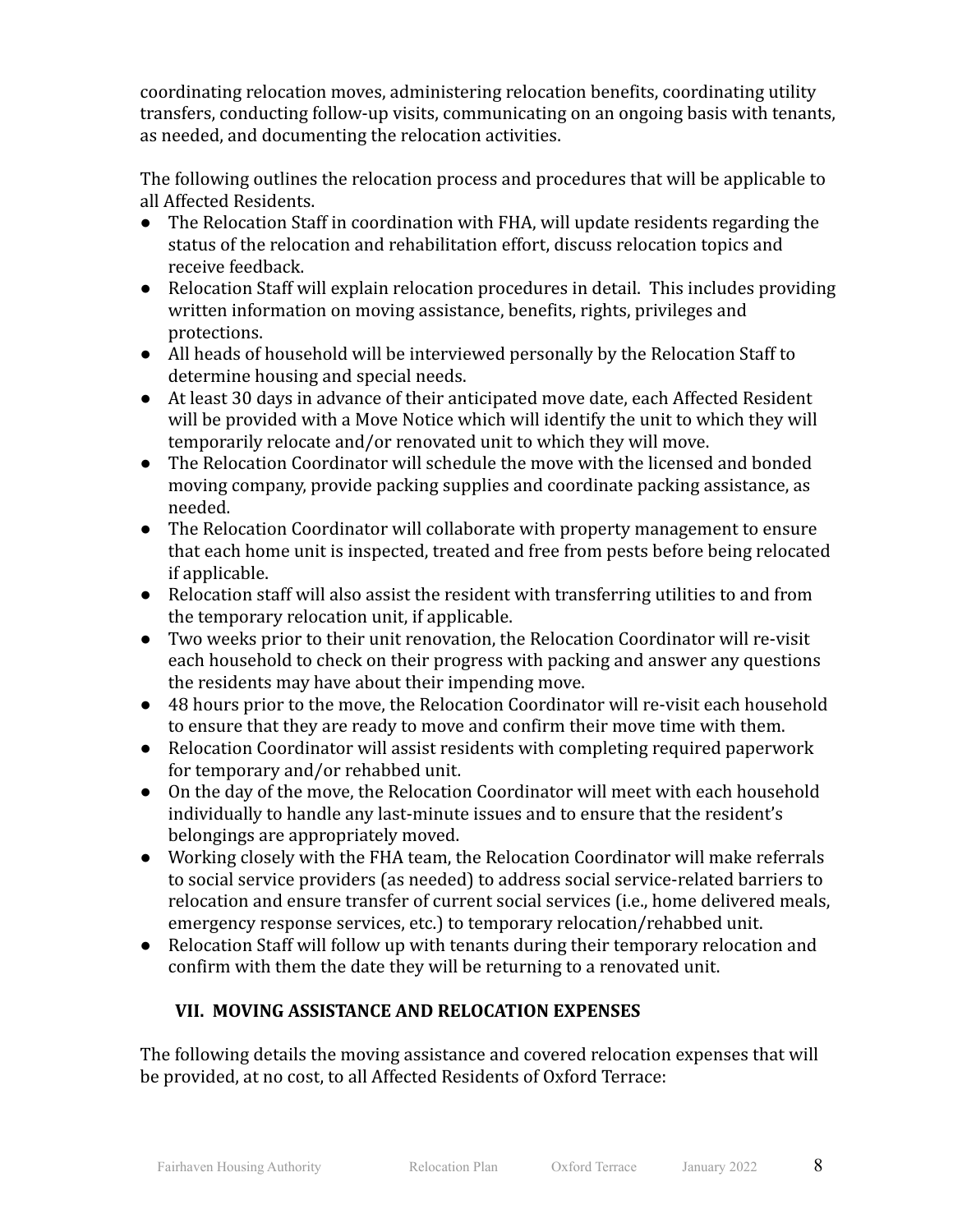- Packing supplies (boxes, bubble wrap, tape, etc.)—will be provided at no cost to the resident for their temporary move to on-site "host" units.
- Services of a bonded moving company that will move all of their belongings.
- Packing and unpacking assistance for households requiring such assistance.
- Storage of belongings, as needed, during unit renovations.
- Assistance in transferring home cable, Internet and telephone services.
- Reimbursement for any reasonable out-of-pocket expenses incurred in connection with the temporary move.

#### **VIII. GRIEVANCE AND APPEALS PROCEDURES**

#### **Failure of Residents to Adhere to This Plan**

Fairhaven Housing Authority will exercise its authority judiciously with respect to its rights to relocate Affected Residents in order to ensure and enable the rehabilitation activities to occur in a timely fashion. Eviction should be employed only as a last resort. An eviction related to non-compliance with a requirement related to carrying out a project (e.g. failure to move or relocate when instructed, or to cooperate in the relocation process) shall not negate a person's entitlement to relocation payments and other assistance set forth in 760 CMR and referenced 49 CFR Part 24. Nonetheless, in accordance with 49 CFR 24, property management may initiate actions under the eviction procedures if a resident refuses to comply with the following:

- 1. Move or relocate;
- 2. Meet with FHA/HOU Relocation staff regarding relocation; or
- 3. Cooperate in the relocation process.

FHA and HOU Relocation Staff will undertake every effort to best accommodate resident needs during their relocation and coordinate resident relocation with the support of resident emergency contacts/family members so as to avoid eviction action. This includes employing informal conferences in an attempt to address any issues. As such, any adverse determination of ineligibility or change in eligibility status of an Affected Resident shall be reported in writing to FHA within ten (10) calendar days of such determination or change in eligibility.

#### **A. Grounds for Appeal**

If a resident contends that this Relocation Plan is not being implemented properly or believes that FHA has failed to properly consider the person's request for relocation assistance, the resident may file a written appeal to FHA, where staff is responsible for ensuring that the Relocation Provider:

- Properly determines whether the resident qualifies or will qualify as a person who is eligible for relocation assistance;
- Properly determines the amount of any relocation payment required by this plan;
- Properly provides an appropriate temporary relocation unit; and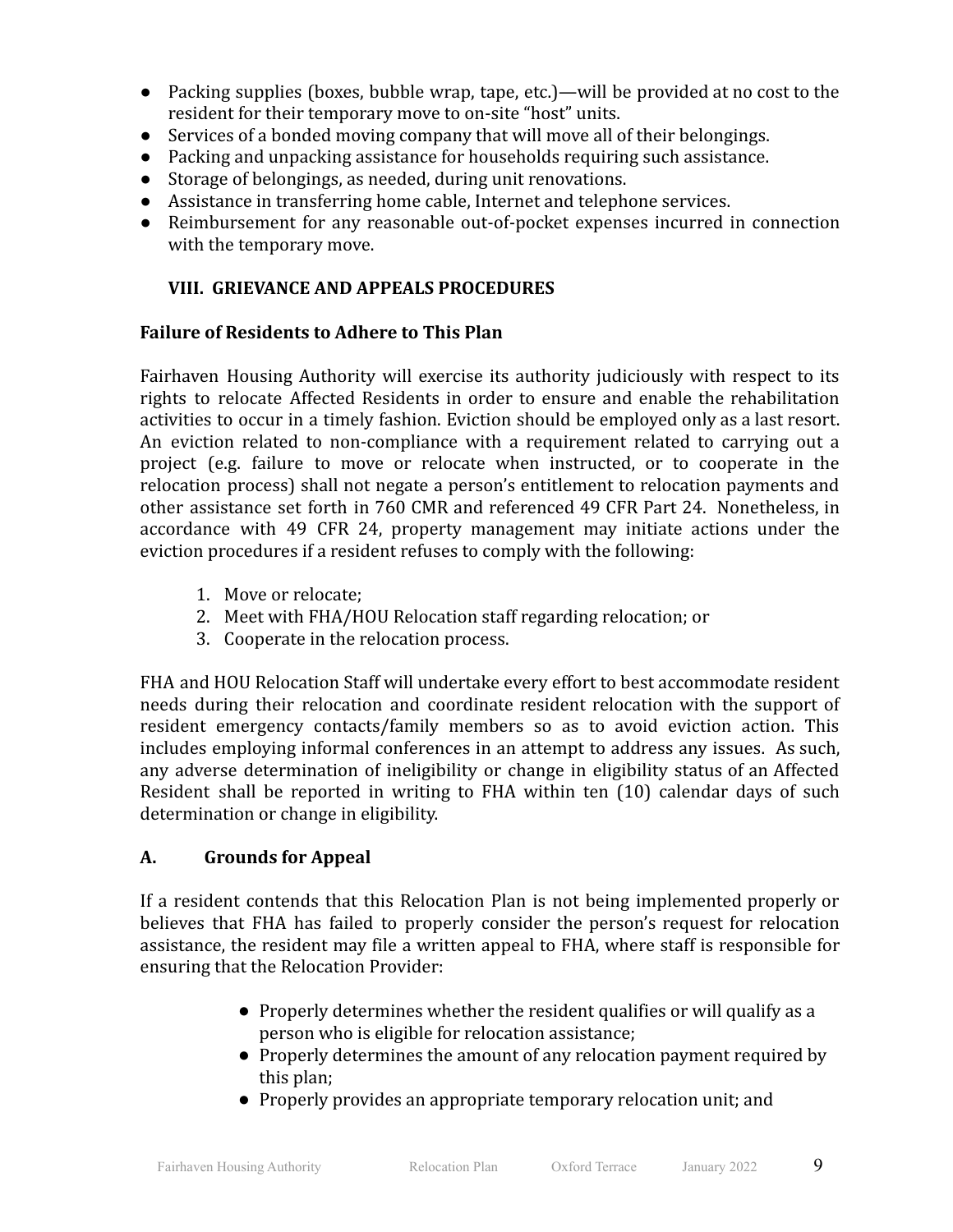● Properly responds to an appeal in a timely manner.

HOU Relocation Staff shall inform residents, in writing, of their right to appeal to FHA. Grounds for an appeal may include:

- A determination by FHA of the individual's eligibility or ineligibility as an Affected Resident, as defined by the Relocation Plan;
- A determination by FHA of the scope and amount of relocation assistance made available to an Affected Resident, including advisory services, moving expenses, and replacement housing payments.
- Any decision to permanently relocate the family, including the terms and conditions of the permanent move, or the amount and scope of permanent relocation benefits.
- FHA's determination that an Affected Resident rejected an offer of a comparable temporary relocation unit without good cause.

Grounds for appeal shall not include suspension of discretionary relocation benefits to Former Residents.

#### **Filing an Appeal**

An appeal must be filed in writing with the Executive Director of Fairhaven Housing Authority within sixty (60) calendar days of the date of the contested action, or by referral from FHA or Relocation Staff, in which event written notice from the resident is not required. The date of the contested action is the date on which a determination was received by the resident. If the appeal is based on an event for which a date of action cannot be determined, the appeal must be filed within sixty (60) calendar days of the action.

- **● Right to Representation; Right to File Review.** Any resident requesting an appeal shall have the opportunity to examine and to copy all documents, records and regulations that are relevant to the appeal prior to any hearing. FHA may charge a reasonable fee for copies of more than fifty (50) pages. Any resident requesting an appeal shall have the right to be represented by counsel or any other person of their choice.
- **● Conduct of the Appeal.** An appeal shall be scheduled as promptly as possible. All requests for appeals shall be heard within ten calendar days from the time of the request for the appeal. The appellant shall have at least five calendar days advance written notice of the date, time and place of the hearing. If the appellant requires a change in the date of the hearing, the resident must contact FHA at least forty-eight (48) hours in advance of the scheduled hearing. Upon the resident's showing of good cause, FHA shall arrange an alternate date and time for the hearing and notify all parties.

The appeal will be conducted by a representative of FHA who is not the person who took the action under appeal. The hearing shall be informal, and oral or documentary evidence pertinent to the facts and issues raised by the appeal may be received without regard to admissibility under the rules of evidence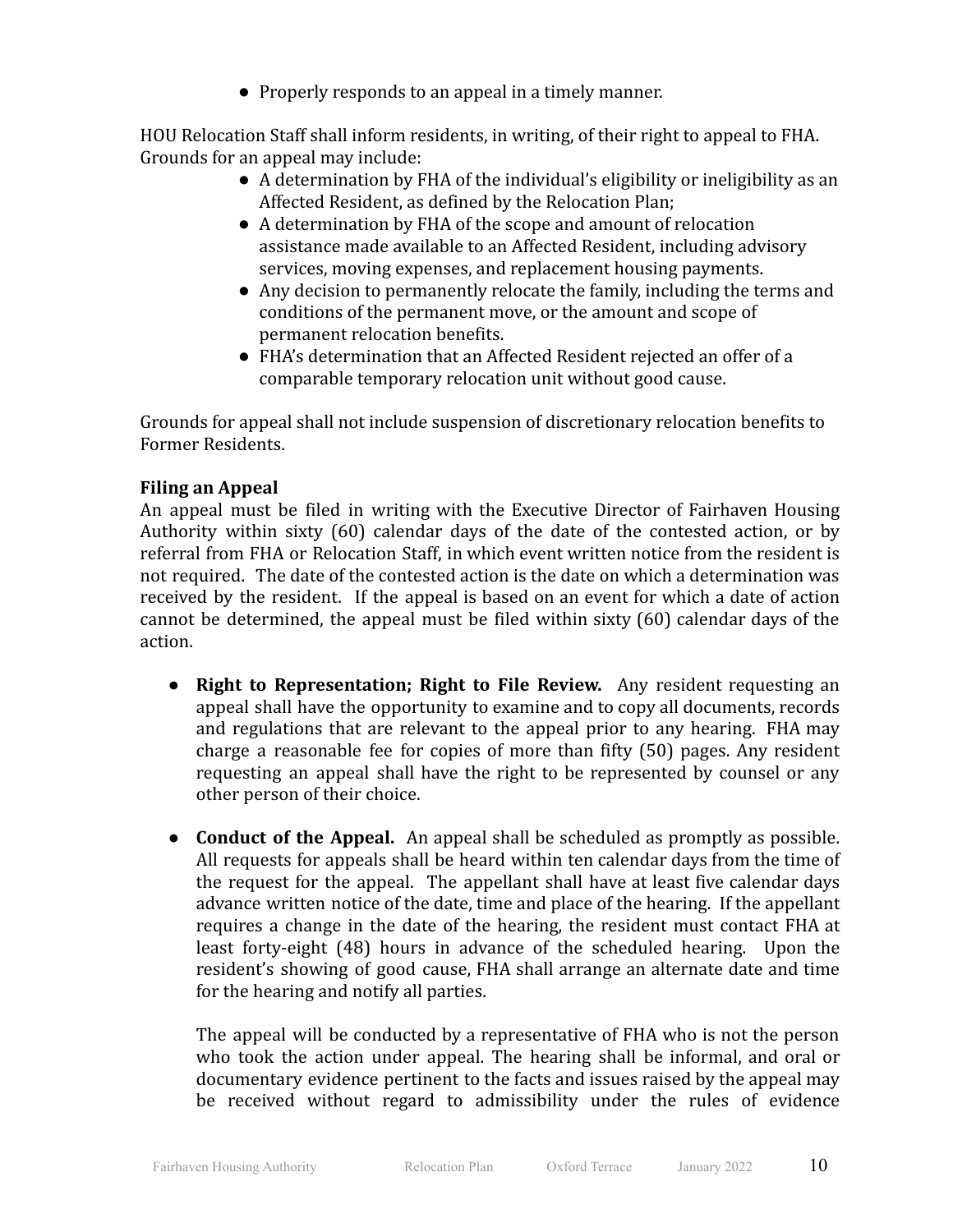applicable to judicial proceedings. At the appeal, the appellant shall have the right to:

- examine and to copy all documents, records and regulations that are relevant to the appeal prior to any hearing;
- be represented by counsel or any other person of their choice;
- present evidence and arguments in support of the appeal, to controvert evidence relied on by FHA, and to confront and cross-examine all witnesses on whose testimony or information FHA relies; and
- a decision based solely and exclusively upon the facts presented at the hearing.

**Decision by FHA.** Within five (5) calendar days after the hearing, the hearing officer shall prepare a written decision, which shall include a statement of its findings of fact and specific reasons for the results. A copy of the decision shall be mailed or delivered to the parties or their representatives and a copy shall be kept in the resident's file.

**Appeal to DHCD**. Within 30 days of receipt of the decision by FHA, a displaced person who is dissatisfied with the displacing agency's determination on the amount of a relocation payment or resident's eligibility for a relocation payment may submit a written request for further review to:

Maggie Schmidt, Relocation Division

Massachusetts Department of Housing and Community Development 100 Cambridge St, Suite 300 Boston, MA 02114

#### **IX. RELOCATION RECORDKEEPING AND NOTICES**

As part of its recordkeeping requirements, an occupant list will be maintained that when the project is completed will identify:

- A. All persons occupying the site as of the date of Initiation of Negotiation (ION)
- B. All persons moving onto the property on or after the ION date
- C. Addresses of individuals and families who have moved from the site since the ION date

As required by 760 CMR the following notices will be delivered by certified mail or hand delivered, return receipt requested:

- A. General Information Notice (GIN)
- B. Notice of Nondisplacement

HOU will maintain the following records in each resident file for this relocation project:

- a. General Information Notice (GIN)
- b. Notice of Nondisplacement
- c. Relocation Survey
- d. 30-Day Notice
- e. Move-Out Notice/ (if applicable)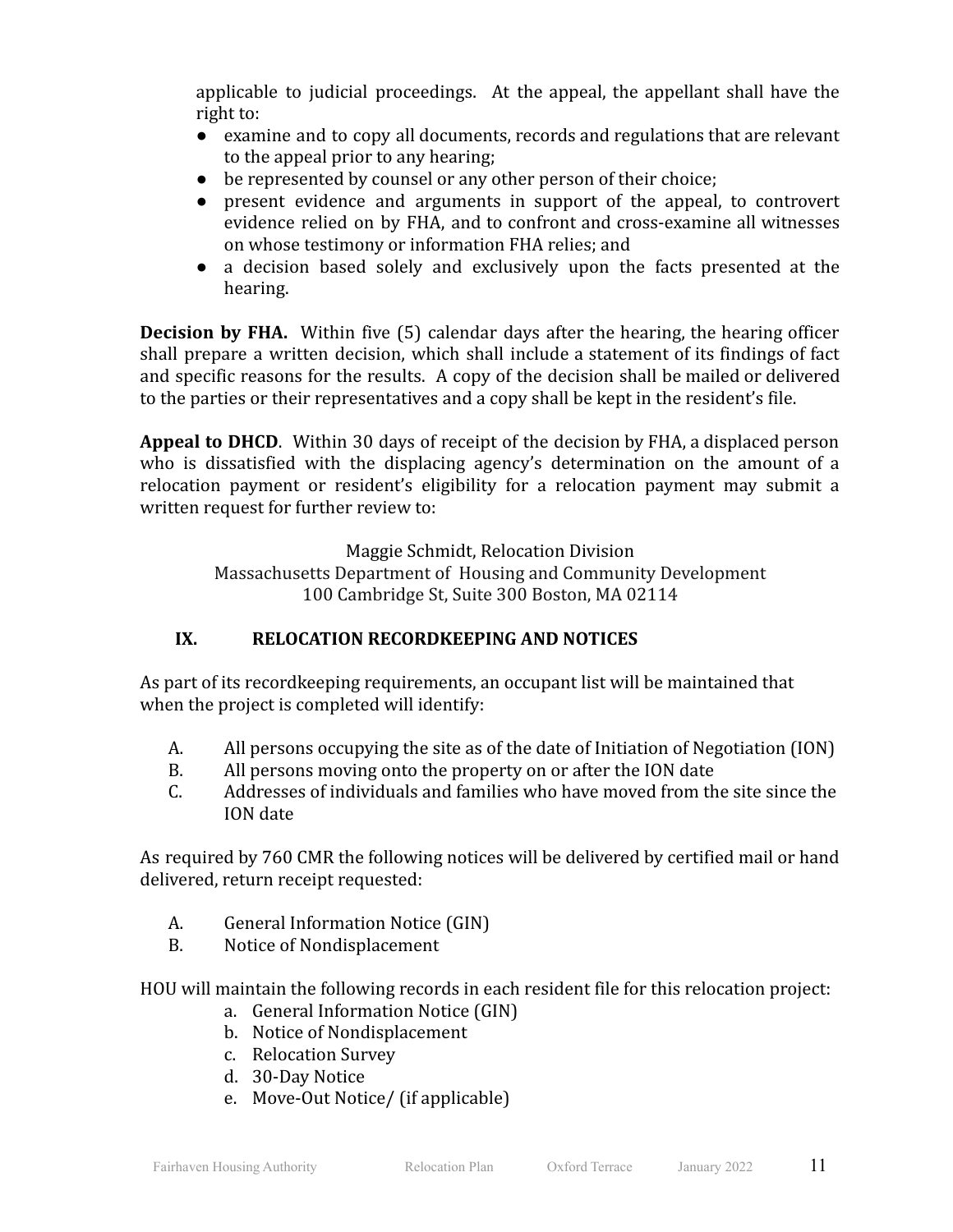f. Notice of Move Back/Return to Renovated Unit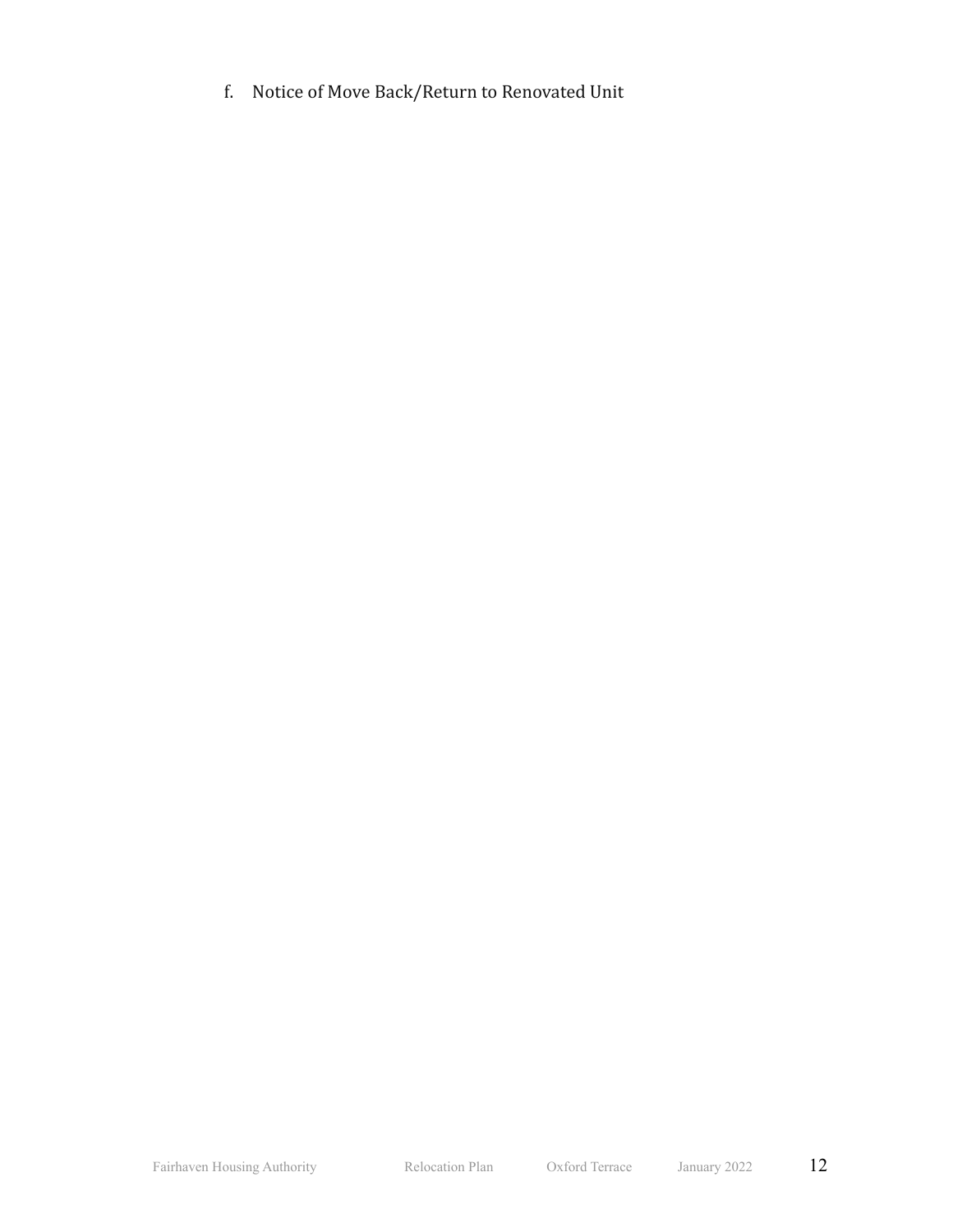# **APPENDIX A: RELOCATION BUDGET**

Relocation Agent, HOU

Temporary relocation, predominantly on-site. Regulatory requirements: M.G.L. Chapter 79A and implementing regulations at 760 CMR 27.00 et seq.

18-month relocation services per Oxford Terrace contract agreement and relocation plan. Includes a part-time relocation coordinator, part-time moving assistant,and oversight and support from senior HOU staff and additional HOU staff as needed to support moves. If relocation goes more than 18 months the monthly fee will be as indicated.

18 month total (\$13,937.50 per month): \$168,405

Planning and Community outreach: \$4,500

Relocation Plan: \$3,000

Estimated third-party relocation costs for budgeting purposes

\*Over the past few months, HOU has seen significant increases in the cost of moves due to the increase in labor costs. We have heard from our moving contractors that in order to keep their labor and compete with similar type jobs such as Amazon they are paying their employees u pto \$25/hour.

One-way moves for one bedrooms \$950 with packing assistance \$1,250 Per unit packing supplies: \$125

Off-site per night hotel room: \$150 regular, negotiated longer term rental: \$120/night Extra transportation for off-site residents: \$400/month Monthly storage fees for off-site residents: \$250/month

Assumptions:

107 units with 16 vacancies: 91 All two way moves with packing assistance (worse case scenario): 182 moves 6 handicapped households, 4 off-site for 4 months = 120 nights

| Moving costs:                 | \$227,500                                                      |
|-------------------------------|----------------------------------------------------------------|
| Packing supplies:             | \$11,375                                                       |
| Hotel stays:                  | \$57,600                                                       |
| Storage:                      | \$4,000                                                        |
| Transportation costs: \$6,400 |                                                                |
| Utility transfers:            | \$11,830                                                       |
| Dumpster rental:              | \$2,000 (apartment "spring" clean out event before relocation) |

Estimated Total: \$320,705\* This is the budget number. HOU and FHA will work together to try to leverage relocation planning to support one way moves and limited off-site time.

#### **Relocation Agent Costs + Third-party relocation costs: \$496,610**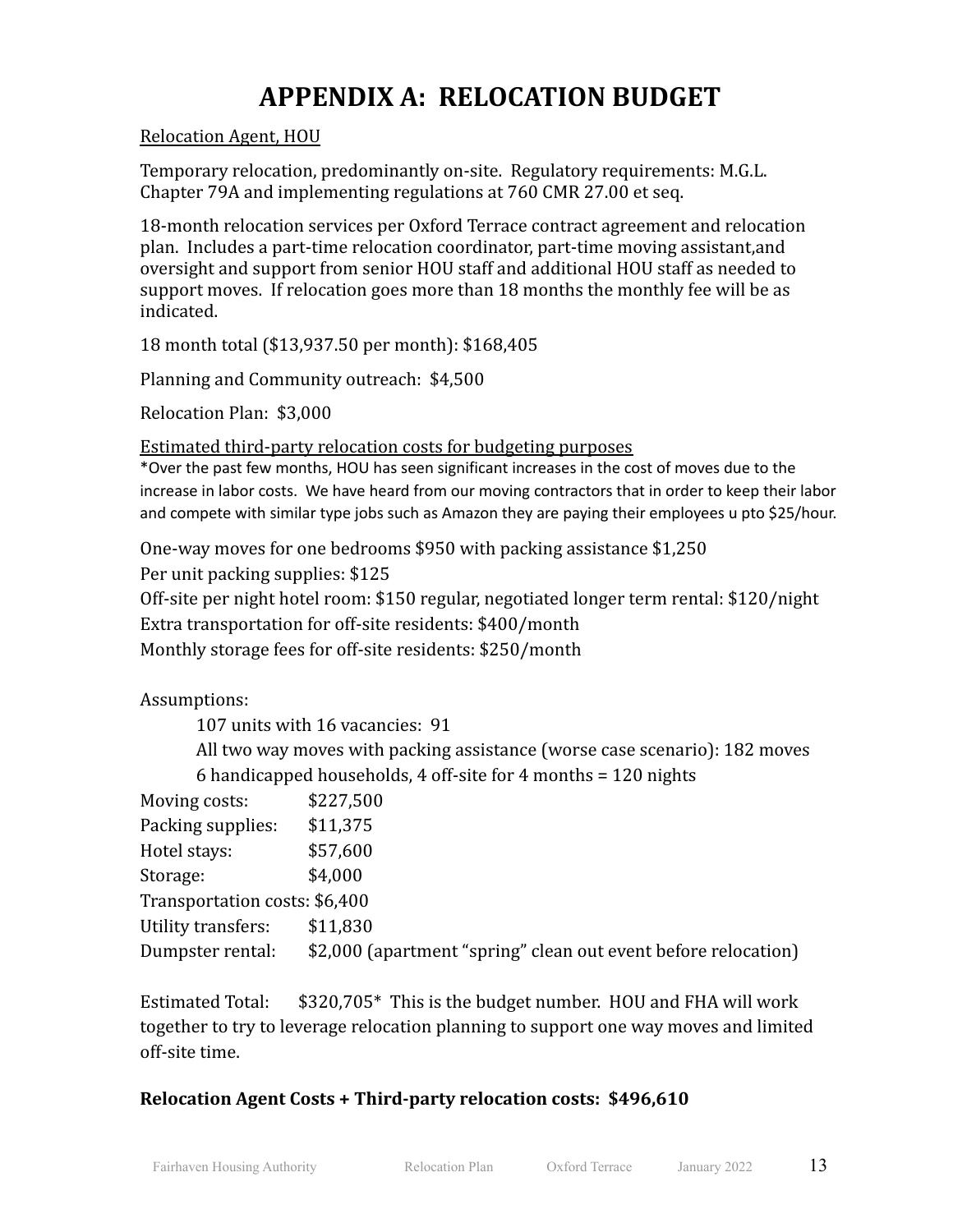### **APPENDIX B: RELOCATION NEEDS ASSESSMENT FORM**

### **Oxford Terrace RESIDENT RELOCATION SURVEY**

|                                                                              | TIME: _________________ AM/PM |  |
|------------------------------------------------------------------------------|-------------------------------|--|
| INTERVIEWER(S)                                                               |                               |  |
| <b>Resident Name:</b>                                                        |                               |  |
| Head of Household Name:                                                      |                               |  |
|                                                                              |                               |  |
|                                                                              |                               |  |
| <b>HOH Email Address:</b>                                                    |                               |  |
|                                                                              |                               |  |
| <b>Primary Contact:</b>                                                      |                               |  |
| Name                                                                         |                               |  |
|                                                                              |                               |  |
|                                                                              |                               |  |
| <b>Emergency Contact</b>                                                     |                               |  |
|                                                                              |                               |  |
|                                                                              |                               |  |
| Is there a family member / friend you would like to be present for the move? |                               |  |
| $\frac{1}{1}$<br><b>N</b>                                                    |                               |  |
|                                                                              |                               |  |
| Best way to contact:                                                         |                               |  |
|                                                                              |                               |  |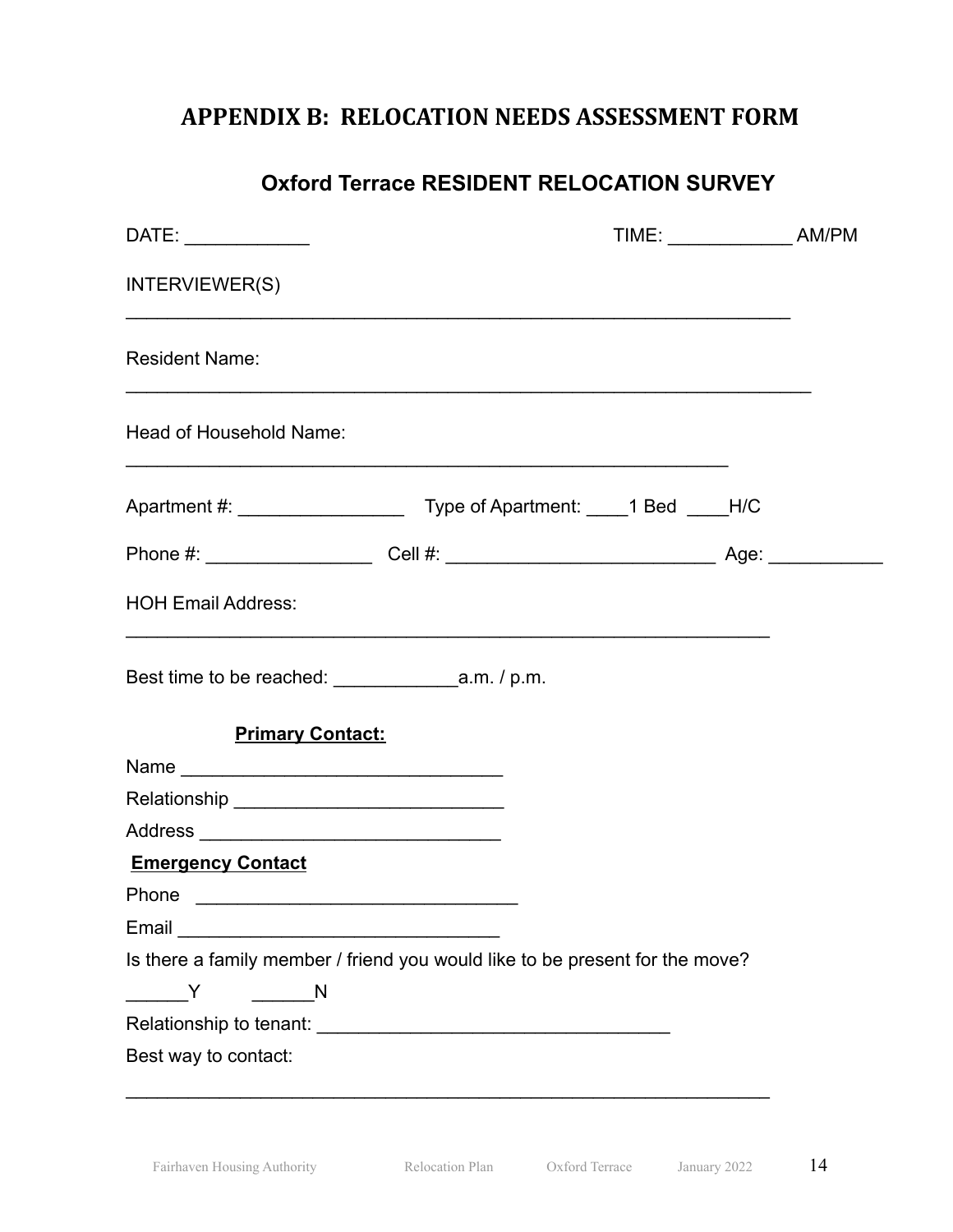Do you have copies of your Phone, Cable or Internet bills? \_\_\_\_Y \_\_\_\_ N

 $\mathcal{L}_\text{max} = \mathcal{L}_\text{max} = \mathcal{L}_\text{max} = \mathcal{L}_\text{max} = \mathcal{L}_\text{max} = \mathcal{L}_\text{max} = \mathcal{L}_\text{max} = \mathcal{L}_\text{max} = \mathcal{L}_\text{max} = \mathcal{L}_\text{max} = \mathcal{L}_\text{max} = \mathcal{L}_\text{max} = \mathcal{L}_\text{max} = \mathcal{L}_\text{max} = \mathcal{L}_\text{max} = \mathcal{L}_\text{max} = \mathcal{L}_\text{max} = \mathcal{L}_\text{max} = \mathcal{$ 

If not, who does?

| Primary Language: ______________<br>Live-in Aide Name:                                                                                                                                                                                                                                                                                        |  | Phone:   |           |
|-----------------------------------------------------------------------------------------------------------------------------------------------------------------------------------------------------------------------------------------------------------------------------------------------------------------------------------------------|--|----------|-----------|
| Frailty Level (or mobility issues): Very                                                                                                                                                                                                                                                                                                      |  | Somewhat | Not Frail |
| Special Equipment/Adaptive Devices:                                                                                                                                                                                                                                                                                                           |  |          |           |
| Hospital bed Oxygen Tank Wheelchair Motorized Chair Other:                                                                                                                                                                                                                                                                                    |  |          |           |
| Do you require a unit which will need special features to accommodate the disability of any<br>household member (i.e., needs assistance rails [grab bars] in bathroom, requires wheelchair<br>accessibility, needs special equipment for vision and/or hearing impairment(s), meds in<br>fridge). If yes, please describe special unit needs: |  |          |           |

Do you or any family members currently have outside service providers that come into your home

| Homemaking services    |  |
|------------------------|--|
| Personal care services |  |
| <b>Meals on Wheels</b> |  |
| Other                  |  |
|                        |  |

If yes, please provide agency name/s and contact information:

Do you currently have a Personal Care/Lifeline button in case of a medical emergency?  $Y$  N If yes, please describe

Would you prefer to go stay with a family member during the approximate 14-16 weeks that your house will be under construction instead of staying in a temporary host unit on site?

| If yes,                                                                      |  |
|------------------------------------------------------------------------------|--|
| Name                                                                         |  |
| Address                                                                      |  |
| <b>Phone Number</b>                                                          |  |
| Time Away: Do you have any plans for extended time away from your apartment? |  |
| Vacation:<br>Dates:<br><b>N</b>                                              |  |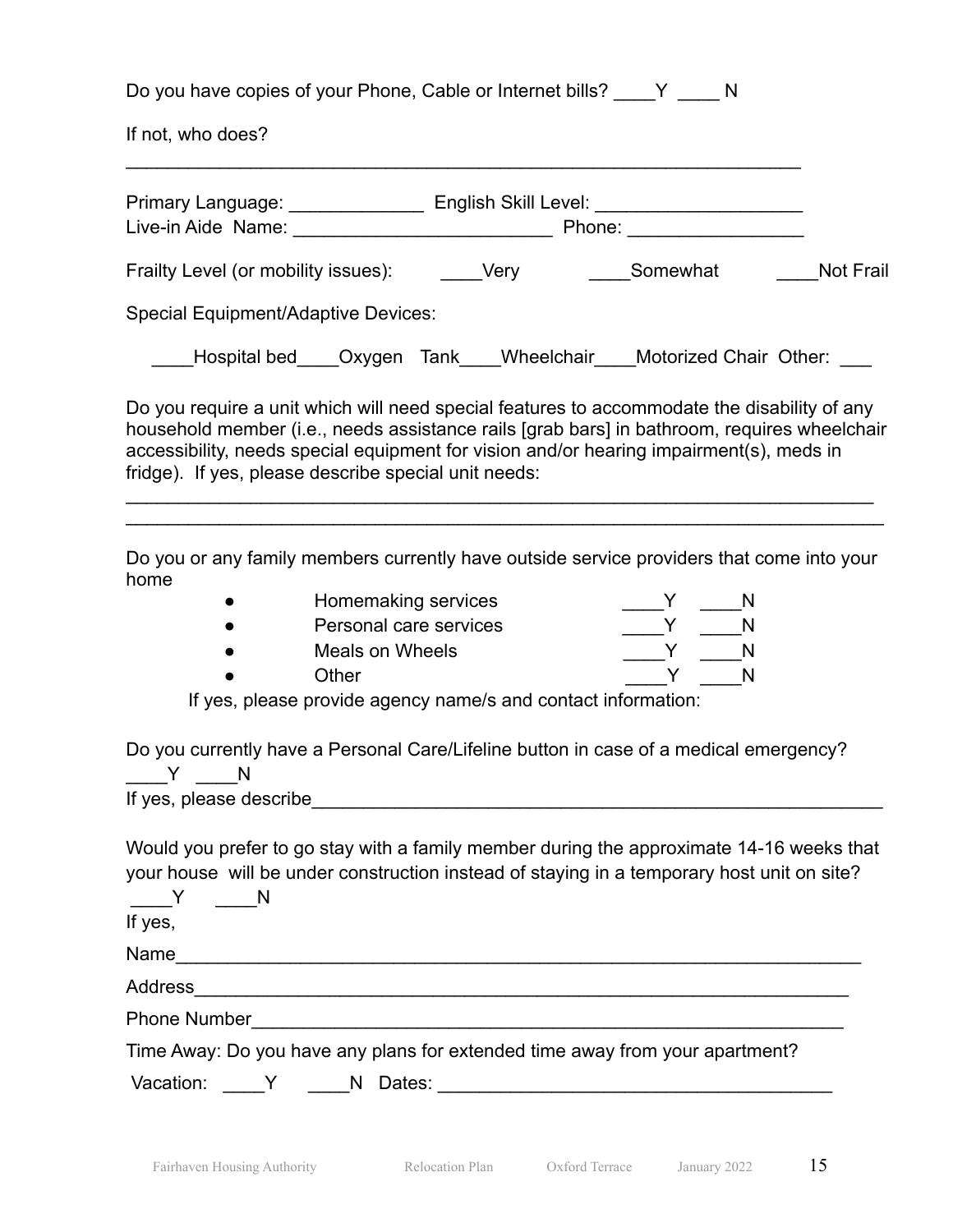| If yes to either, contact info for those dates:                                                                                                                                                                                      |
|--------------------------------------------------------------------------------------------------------------------------------------------------------------------------------------------------------------------------------------|
| Do you have any regular weekly appointments (dialysis, blood draws, OT, PT, etc.)?                                                                                                                                                   |
| When / Where:                                                                                                                                                                                                                        |
| When / Where:                                                                                                                                                                                                                        |
| <b>Adult Day Health:</b><br>PACE Schedule:                                                                                                                                                                                           |
| Adult Day Health Program _______________                                                                                                                                                                                             |
| Other (specify):                                                                                                                                                                                                                     |
| Schedule:                                                                                                                                                                                                                            |
| Telephone <b>The Contract Contract Contract Contract Contract Contract Contract Contract Contract Contract Contract Contract Contract Contract Contract Contract Contract Contract Contract Contract Contract Contract Contract </b> |
|                                                                                                                                                                                                                                      |
| Do you have any allergies (i.e. dust) _____Y _____N Type: ______________________                                                                                                                                                     |
| Do you have any scheduled medical procedures or conditions that might prevent you from<br>moving when scheduled? _____Y ____N Describe:                                                                                              |
| <b>HOU STAFF</b>                                                                                                                                                                                                                     |
| Pest Control Inspection Info:                                                                                                                                                                                                        |
| ________ None __________ Roaches _________ Meal moths ________ Bed bugs                                                                                                                                                              |
| Crain beetle                                                                                                                                                                                                                         |
|                                                                                                                                                                                                                                      |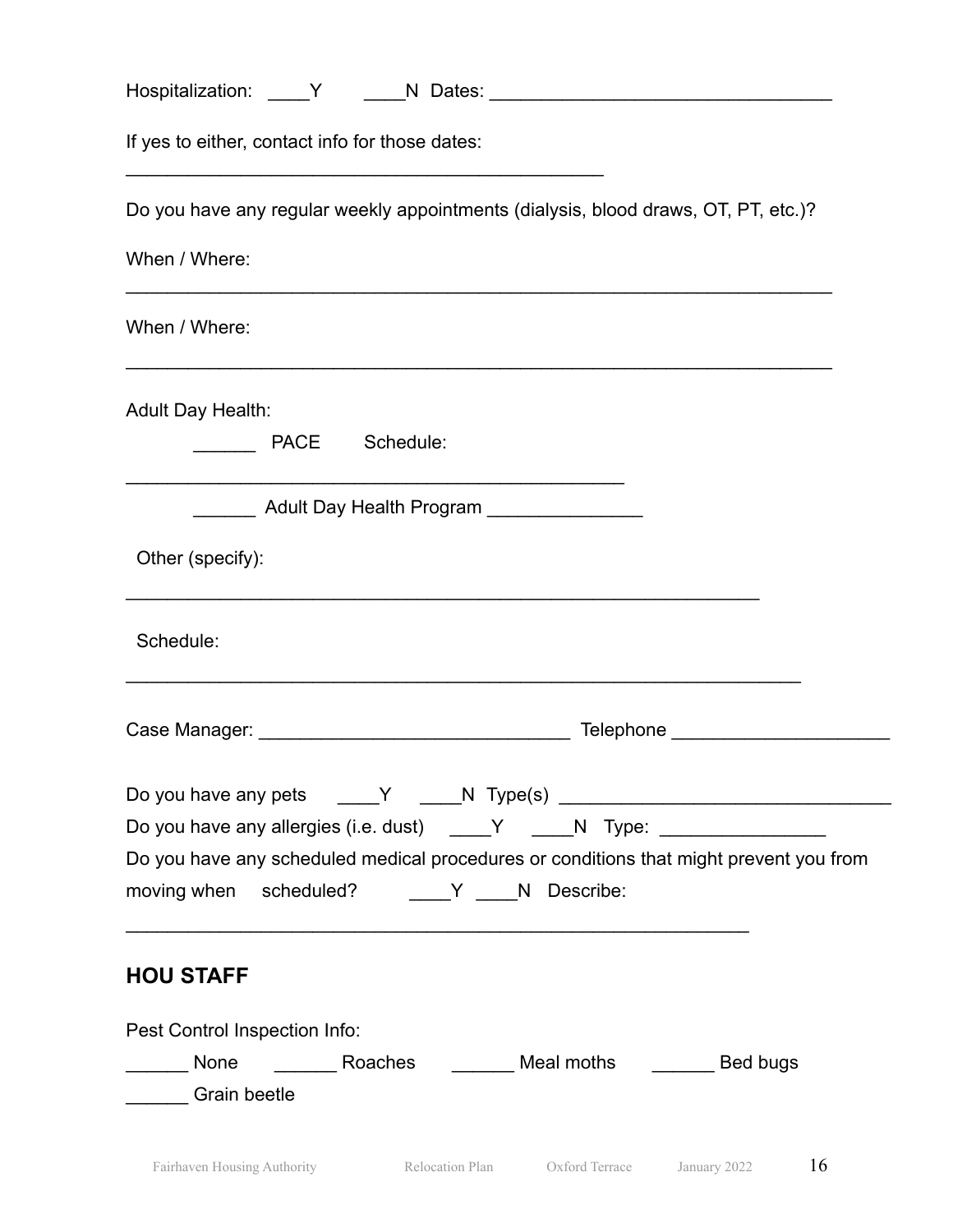|    | Mice *When was the last time you saw the above pests?                      |
|----|----------------------------------------------------------------------------|
| 1. | Home delivered meals: _____Y ______N<br>If yes, provider:                  |
| 2. | Does the tenant have window treatments and want them at the new apartment? |
|    | Split in the middle Che piece<br>Pinched<br>Rod                            |
| 3. | Explain packing process. Does the tenant want to participate?              |

If yes, we will schedule a time 3 weeks before the move to assist the tenant with packing. Tenants should NOT begin packing their apartment early, because they often pack in a manner that makes the move process much more difficult for the movers. Tenants should wait for our assistance to ensure that they do not over pack. We can provide boxes at that time. After the move, tenants will also receive assistance from relocation staff to unpack and arrange their belongings.

4. Furniture and Utility Information (make sure to check closets!):

| Rating: _____Light   |           | Medium  | Hard      | Extra packing |
|----------------------|-----------|---------|-----------|---------------|
| Quantity:            | "Normal"  | Crowded | Cluttered |               |
| Cleanliness:         | Very good | Good    | Poor      | Odor          |
| Large items to note: |           |         |           |               |
|                      |           |         |           |               |

Valuables (e.g. jewelry, antiques, furs, coin and art collections, stocks and bonds):

\*\*Neither HOU nor Movers will not be responsible for valuables on move day. Residents will be given a canvas bag in which they must put all valuables, medications, money, wallets, jewelry, etc. A household member must keep this valuables bag with them at all times. HOU and Movers will not enter the unit until the valuables bag is secured.

\_\_\_\_\_\_\_\_\_\_\_\_\_\_\_\_\_\_\_\_\_\_\_\_\_\_\_\_\_\_\_\_\_\_\_\_\_\_\_\_\_\_\_\_\_\_\_\_\_\_\_\_\_\_\_\_\_\_\_\_\_\_\_\_\_\_\_\_\_\_\_\_\_\_

**Resident Initial: \_\_\_\_\_\_\_\_**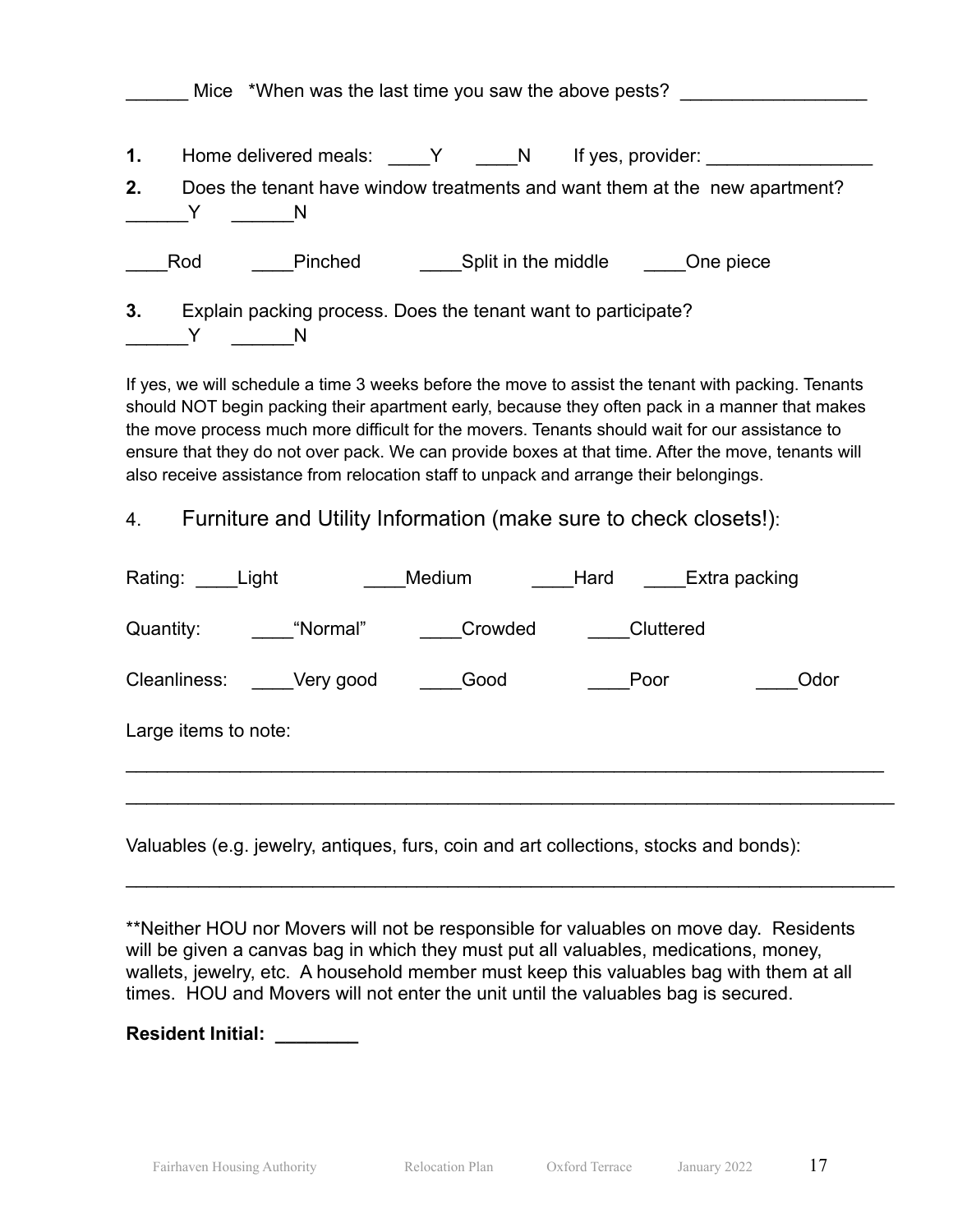**5.** Utilities and account information:

| Comcast                                                                                                                                                                                                   | Account #:                                                                                                      |  |  |
|-----------------------------------------------------------------------------------------------------------------------------------------------------------------------------------------------------------|-----------------------------------------------------------------------------------------------------------------|--|--|
| <b>RTN</b>                                                                                                                                                                                                | Account #:                                                                                                      |  |  |
| Telephone Account #:                                                                                                                                                                                      |                                                                                                                 |  |  |
|                                                                                                                                                                                                           |                                                                                                                 |  |  |
|                                                                                                                                                                                                           |                                                                                                                 |  |  |
|                                                                                                                                                                                                           |                                                                                                                 |  |  |
| Follow-Up Interview (include date, time, order number, and fee, if applicable):                                                                                                                           |                                                                                                                 |  |  |
|                                                                                                                                                                                                           |                                                                                                                 |  |  |
|                                                                                                                                                                                                           |                                                                                                                 |  |  |
|                                                                                                                                                                                                           |                                                                                                                 |  |  |
| Do you plan on discarding any items before the move? ____Y ____N If yes, what?                                                                                                                            |                                                                                                                 |  |  |
| Do you see any possible unauthorized (tenant-done) modifications?<br>Overhead lighting<br>Kitchen / bathroom floor covering<br>Cabinets / large shelves attached to wall<br>Tinfoil around stove<br>Other |                                                                                                                 |  |  |
|                                                                                                                                                                                                           | Authorized Modifications: National Authorization of the Authorization of the Authorization of the Authorization |  |  |

Are there any Reasonable Accommodation requests on file with Management?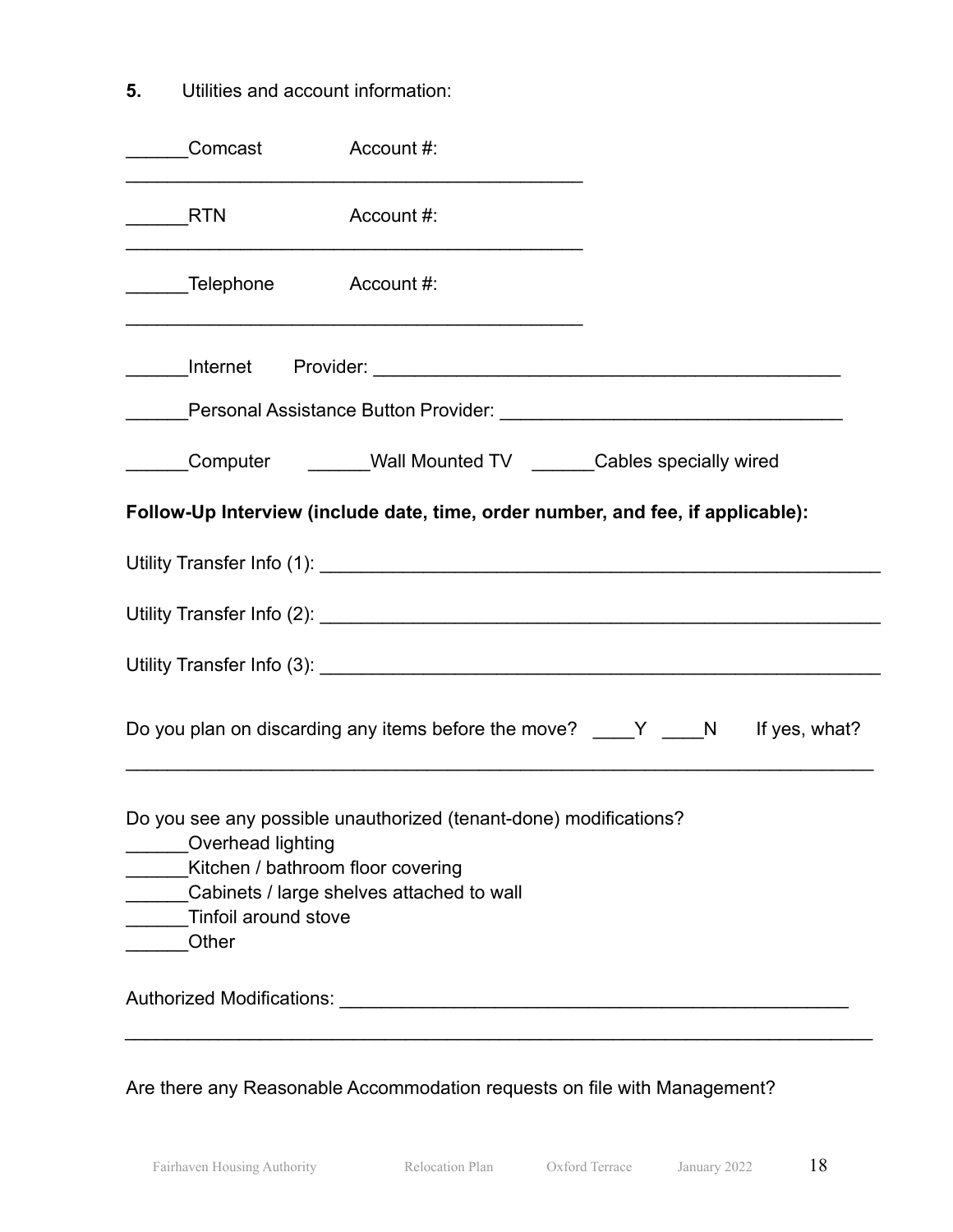Are there any reasonable accommodations in the current apartment that are not on file? \_\_\_\_\_\_Vinyl floor \_\_\_\_\_\_ "Wood" vinyl Florescent overhead lighting -Other (specify): \_\_\_\_\_\_\_\_\_\_\_\_\_\_\_\_\_\_\_\_\_\_\_\_\_\_\_\_\_\_\_\_\_\_\_\_\_\_\_\_\_\_\_\_\_\_\_\_\_\_\_\_\_\_

\_\_\_\_\_\_\_\_\_\_\_\_\_\_\_\_\_\_\_\_\_\_\_\_\_\_\_\_\_\_\_\_\_\_\_\_\_\_\_\_\_\_\_\_\_\_\_\_\_\_\_\_\_\_\_\_\_\_\_\_\_\_\_\_\_\_\_\_\_\_\_\_

Window treatment Info (Draws from left or right? How many pieces?

#### **Staff Observations**

 $\mathcal{L}_\text{max}$  , and the contract of the contract of the contract of the contract of the contract of the contract of the contract of the contract of the contract of the contract of the contract of the contract of the contr

 $\mathcal{L}_\text{max}$  , and the contract of the contract of the contract of the contract of the contract of the contract of the contract of the contract of the contract of the contract of the contract of the contract of the contr

 $\mathcal{L}_\text{max}$  , and the contract of the contract of the contract of the contract of the contract of the contract of the contract of the contract of the contract of the contract of the contract of the contract of the contr

 $\overline{\phantom{a}}$  ,  $\overline{\phantom{a}}$  ,  $\overline{\phantom{a}}$  ,  $\overline{\phantom{a}}$  ,  $\overline{\phantom{a}}$  ,  $\overline{\phantom{a}}$  ,  $\overline{\phantom{a}}$  ,  $\overline{\phantom{a}}$  ,  $\overline{\phantom{a}}$  ,  $\overline{\phantom{a}}$  ,  $\overline{\phantom{a}}$  ,  $\overline{\phantom{a}}$  ,  $\overline{\phantom{a}}$  ,  $\overline{\phantom{a}}$  ,  $\overline{\phantom{a}}$  ,  $\overline{\phantom{a}}$ 

Is the resident cooperative?

Any issues that might delay relocation?

Any need for a referral to Resident Services (explain)?

Interviewer Comments:

Resident's Signature: \_\_\_\_\_\_\_\_\_\_\_\_\_\_\_\_\_\_\_\_\_\_\_\_\_\_\_\_\_\_\_\_\_\_\_\_\_\_\_\_\_\_\_\_\_\_\_\_\_\_\_\_

Date: \_\_\_\_\_\_\_\_\_\_\_\_\_\_\_\_\_\_\_\_\_\_\_\_\_\_\_\_

| Interviewer Signature: |  |
|------------------------|--|
|                        |  |

Date:

Interpreter/Translator Name: \_\_\_\_\_\_\_\_\_\_\_\_\_\_\_\_\_\_\_\_\_\_\_\_\_\_\_\_\_\_\_\_\_\_\_\_\_\_\_\_\_\_\_\_\_\_\_\_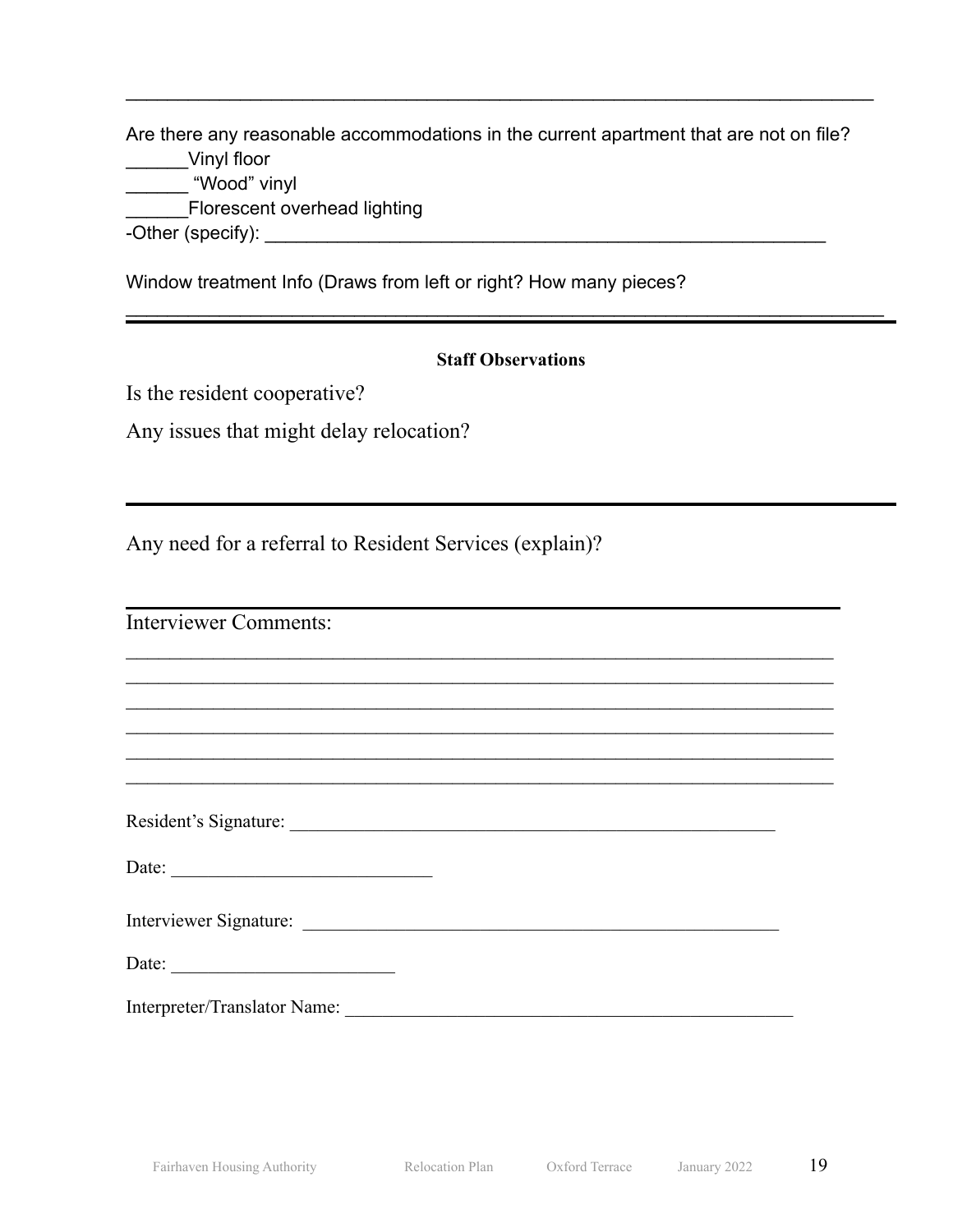# **APPENDIX C: RELOCATION NOTICES**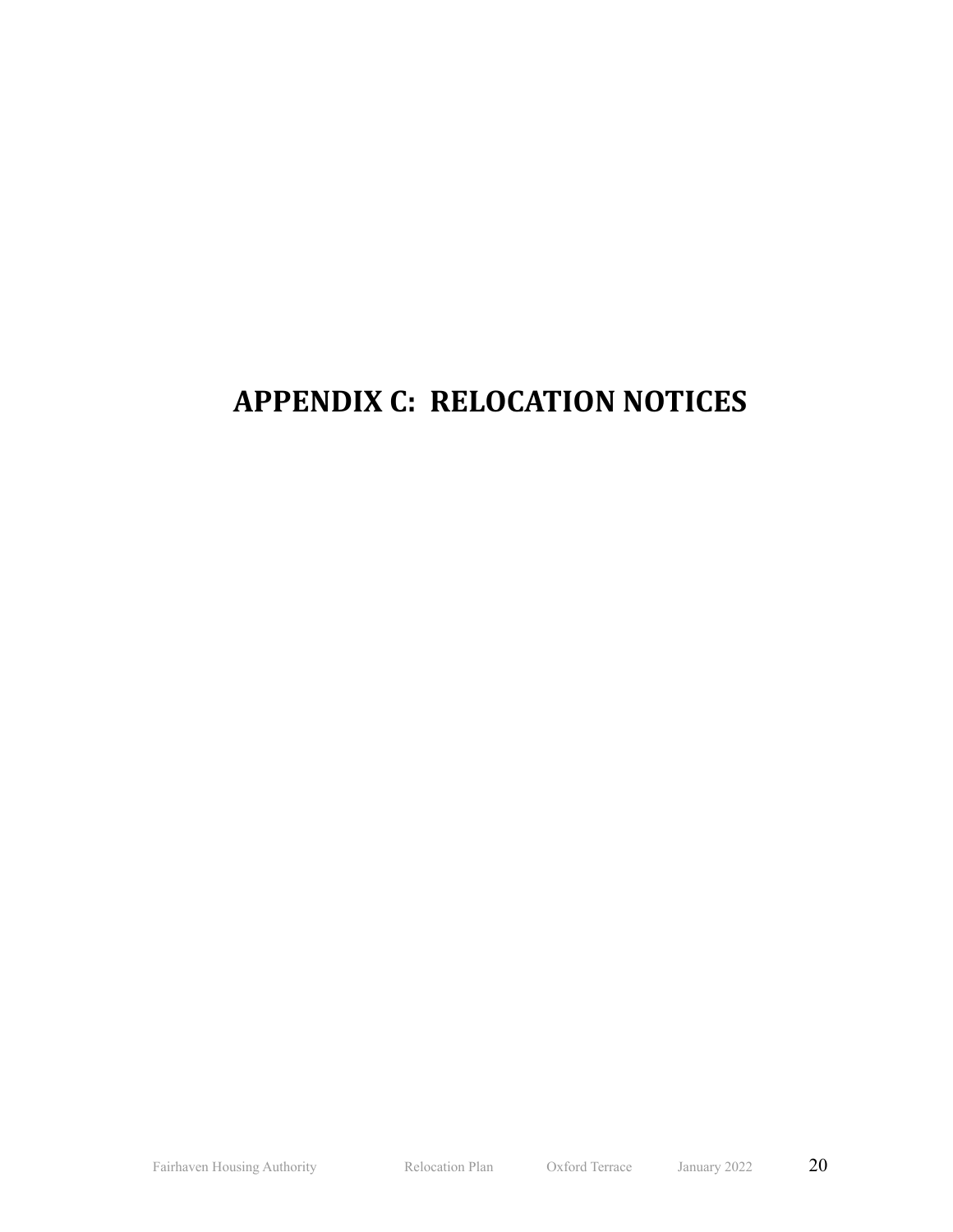#### **GIN COVER LETTER**

January , 2022

Dear Oxford Terrace Resident,

The Fairhaven Housing Authority (FHA) is planning to undertake the renovation of Oxford Terrace, end of Summer 2022 and anticipated to be complete in early 2024. The proposed renovations include modernization and upgrades to the apartments.

FHA has hired an experienced team from Housing Opportunities Unlimited (or "HOU" for short) to coordinate relocation services and to support residents throughout the renovation process. Staff from HOU will begin contacting Oxford Terrace residents this month to complete relocation surveys to understand your relocation needs. It is anticipated that the first units will be undergoing renovations in September 2022. While your unit undergoes renovations, you will be relocated temporarily to an on-site unit for approximately 4 months and then moved to a rehabilitated comparable apartment or back to your renovated apartment. All moving related expenses (e.g., movers, packing supplies, packing expenses, utility transfers, etc.) will be covered by the project and HOU will assist you with all aspects of your move.

At this point in the process, FHA is required to notify all Oxford Terrace residents of your relocation rights and benefits under federal laws and regulations—which is why we are providing the enclosed General Information Notice (GIN). Please understand, however, that **you are not required to move now**.

In the meantime, we will continue to update you on the progress of the rehabilitation.

Stay well and take care,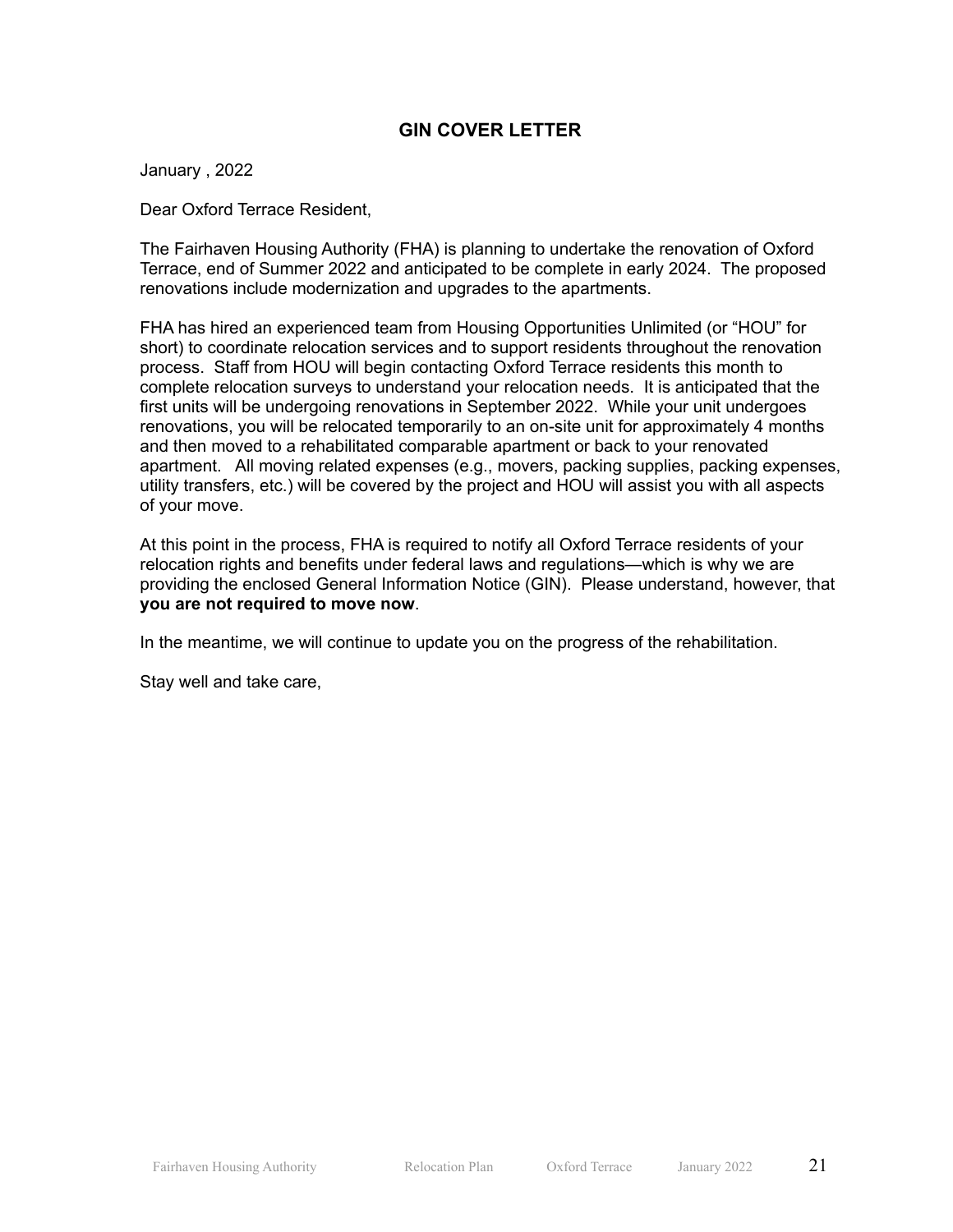#### **GENERAL INFORMATION NOTICE (GIN) TENANT NOT DISPLACED**

Date: \_\_\_\_\_\_\_\_\_\_\_\_\_\_

Dear \_\_\_\_\_\_\_\_\_\_\_\_\_\_\_\_\_\_:

Fairhaven Housing Authority (FHA) is interested in renovating the property you currently occupy at Oxford Terrace Apartments. This proposed project is anticipated to receive funding assistance from the Commonwealth of Massachusetts' Department of Housing and Community Development.

The purpose of this notice is to inform you that we are seeking funding and that you will not be displaced as a result of the proposed project upon funding approval. You will be eligible for relocation assistance and payments under M.G.L. Chapter 79A.

- **• This is not a notice to vacate the premises.**
- **• This is not a notice of relocation eligibility.**

You may be required to move temporarily so that the rehabilitation can be completed. If you must move temporarily, suitable housing will be made available to you, most likely at another unit within Oxford Terrace or another Fairhaven Housing Authority public housing unit. You will not be responsible for any moving costs, and you will be reimbursed for all reasonable out of pocket expenses related to the temporary relocation. You will need to continue to pay your rent and comply with all other lease terms and conditions.

Upon completion of the rehabilitation, you will continue to lease and occupy a suitable, decent, safe and sanitary apartment in the same building/complex under reasonable terms and condition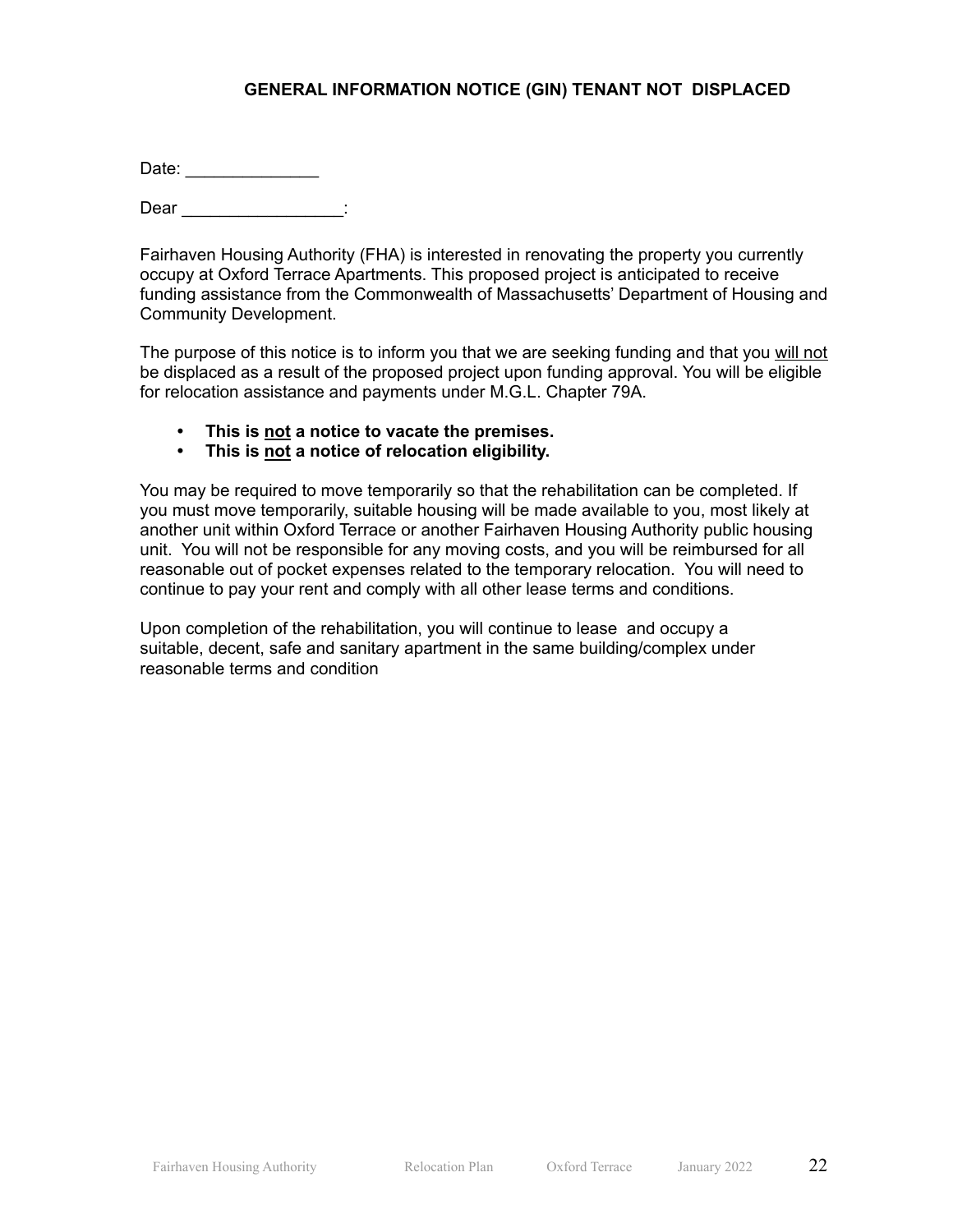We urge you not to move at this time. If you choose to move, you will not be provided relocation assistance.

Please remember:

- **● This is not a notice to vacate the premises.**
- **● This is not a notice of relocation eligibility.**

You will be contacted soon so that we can provide you with more information about the proposed project. In the meantime, if you have any questions about our plans, please contact Marisa Rodrigues at 617 820-2869 or by email at mrodrigues@housingopportunities.com.

Sincerely,

Krisanne Sheedy Executive Director

If hand delivered:

|  | I acknowledge receipt of this notice: | Date: |
|--|---------------------------------------|-------|
|--|---------------------------------------|-------|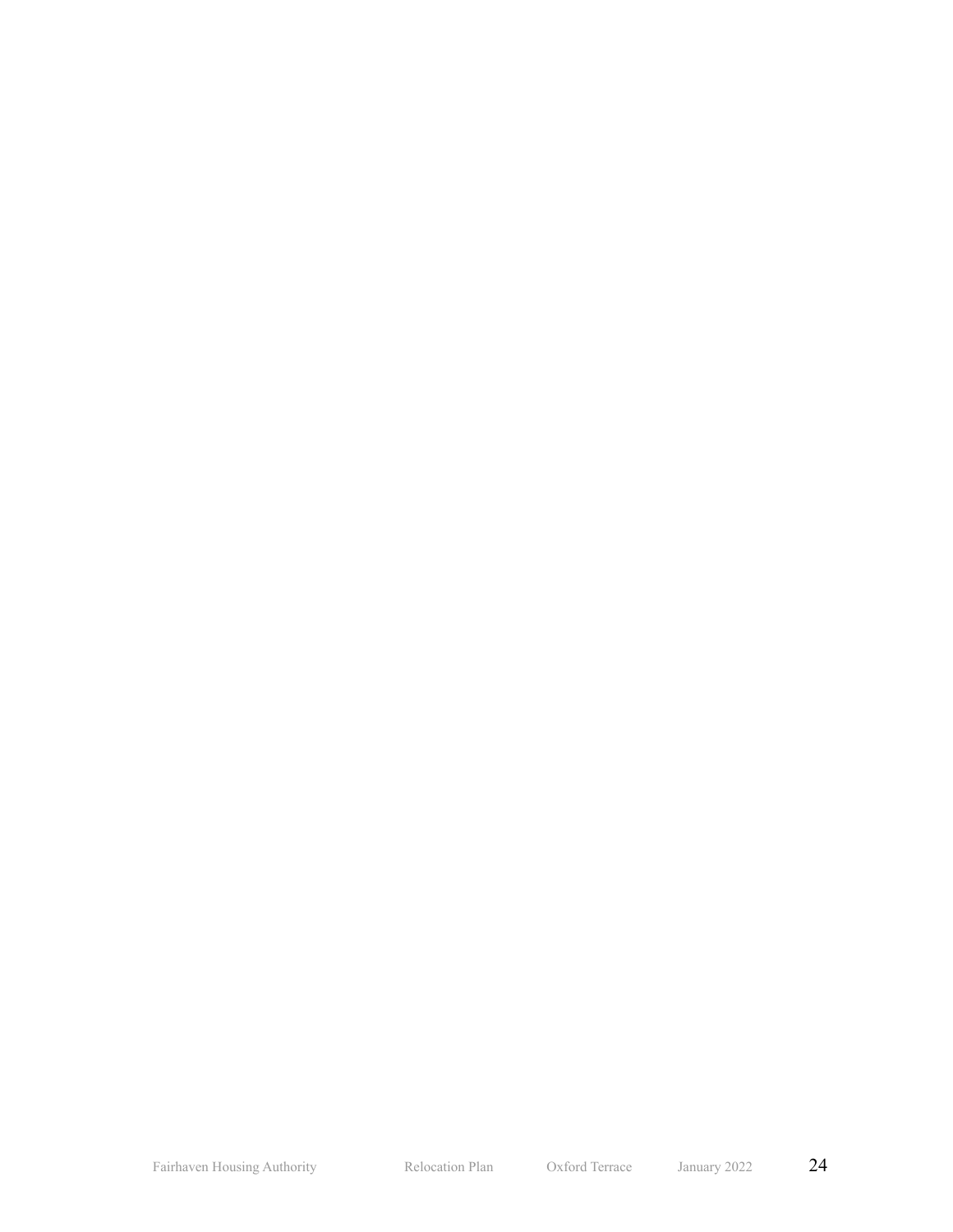### **NOTICE OF NONDISPLACEMENT**

DATE:\_\_\_\_\_\_\_\_\_\_\_\_\_\_\_

Dear

Address

On February xx, 2022, the Fairhaven Housing Authority notified you of the proposed plans to rehabilitate Oxford Terrace, where you currently live.

- **This is a notice of nondisplacement.** You will not be required to move permanently as a result of the rehabilitation.
- You will be required to move temporarily for unit renovations and all of your moving costs will be covered at no additional cost to you.

This notice guarantees you the following:

- 1. Upon completion of the rehabilitation, you will be able to lease and occupy your present apartment or another suitable, decent, safe and sanitary apartment in the same development under your current terms and conditions.
- 2. You will need to move temporarily so that the rehabilitation can be completed. You will be reimbursed for all of your extra expenses, including the cost of moving to and from temporary housing and any increased interim housing costs. The temporary unit will be decent, safe and sanitary, and all other conditions of the temporary move will be reasonable.

Since you will have the opportunity to occupy a newly rehabilitated apartment, I urge you **not to move**. (If you do elect to move for your own reasons, you may not receive any relocation assistance.) We will make every effort to accommodate your needs. You must continue to comply with the terms and conditions of your lease, including paying your rent

If you have any questions, please contact Marisa Rodrigues, Project Director at (617) 820-2869 or mrodrigues@housingopportunities.com.

Sincerely,

Head/Co-Head of Household Signature:\_\_\_\_\_\_\_\_\_\_\_\_\_\_\_\_\_\_\_\_\_\_\_\_\_\_\_

Date Received:\_\_\_\_\_\_\_\_\_\_\_\_\_\_\_\_\_\_\_\_\_\_\_\_\_\_\_\_\_\_\_\_\_\_\_\_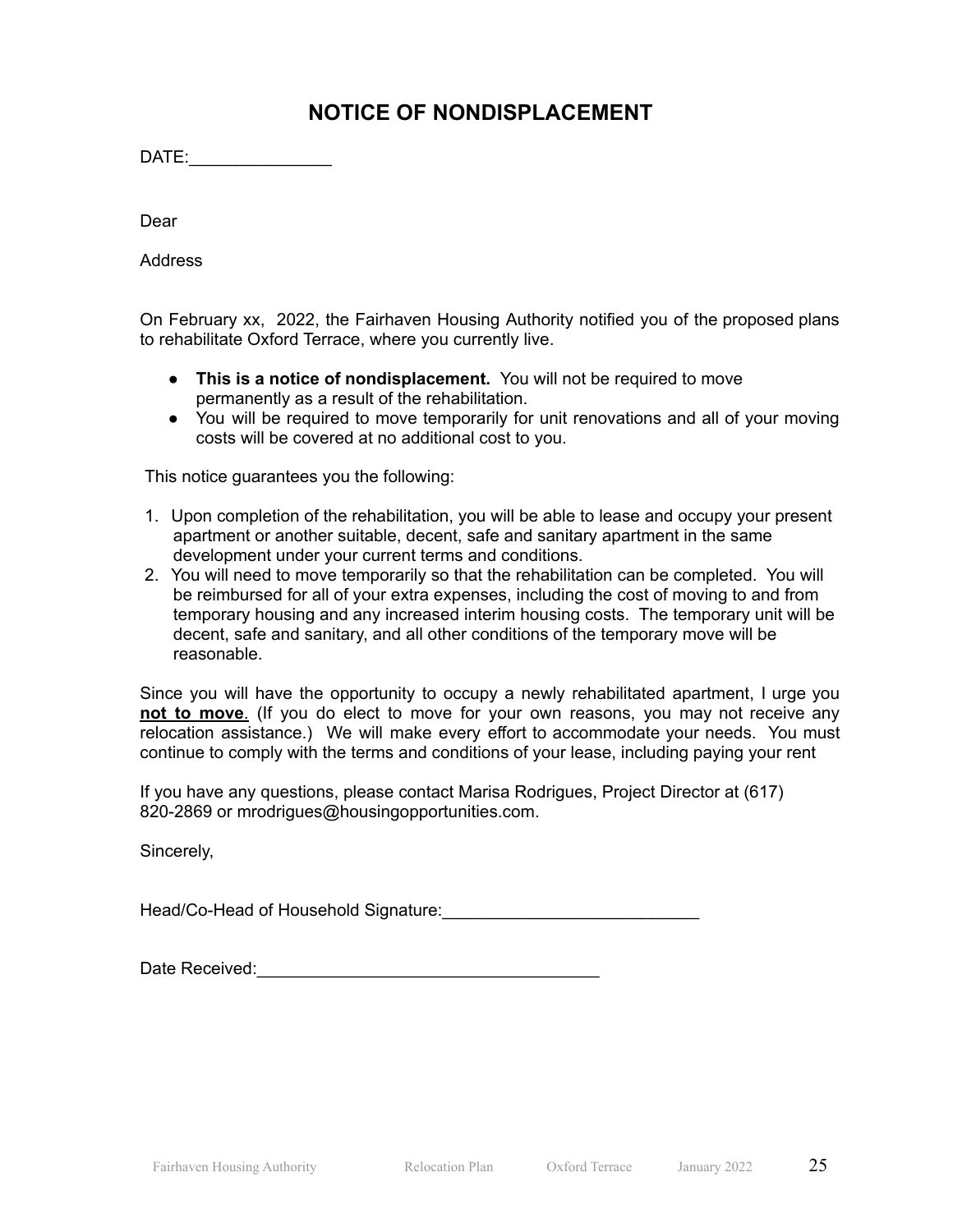### **30-Day Notice**

Date:\_\_\_\_\_\_\_\_\_\_\_\_\_\_\_\_\_\_\_\_\_\_\_

Dear \_\_\_\_\_\_\_\_\_\_\_\_\_\_\_\_\_\_\_\_\_\_\_\_\_\_\_\_\_\_\_\_,

We have received confirmation from the site construction team that they are preparing to begin renovations in your unit at \_\_\_\_\_\_\_\_\_\_\_\_\_\_\_\_\_\_\_\_\_\_\_\_\_\_\_\_\_\_\_\_\_\_\_\_\_(*address)*. In order for these renovations to take place you will be temporarily relocated to an onsite vacant unit at Oxford Terrace (*or other off-site location if applicable)*.

#### **This letter serves as your 30-Day Notice of Relocation.**

You will be temporarily relocated to (ADDRESS). The duration of your temporary relocation is anticipated to be (TIMEFRAME). Your move date is scheduled for: (DATE).

In an effort to keep our residents and employees safe and healthy, we are taking all distancing and cleaning precautions required to prevent the spread of COVID-19. The apartment to which you will be moved will be cleaned prior to your move.

Within the next few days, the state of the selection Coordinator with Housing Opportunities Unlimited (HOU), will be in contact with you to discuss your upcoming relocation. HOU will oversee your move, including the coordination of the packing and moving of your belongings and transfer of any in-home services you have. \_\_\_\_\_\_\_\_\_\_\_\_\_\_\_\_\_\_\_\_\_\_\_\_\_\_\_\_\_\_(RELOCATION COORDINATOR) will provide guidance throughout the process to ensure that you have what you need in order to be prepared for a successful and stress-free move.

If at any time throughout the relocation process, you have any questions or concerns please contact me at example at the contact me at  $\sim$  or by email at  $\sim$  .

Thank you,

(Relocation Coordinator) Housing Opportunities Unlimited (HOU) *on-site office hours phone number email address*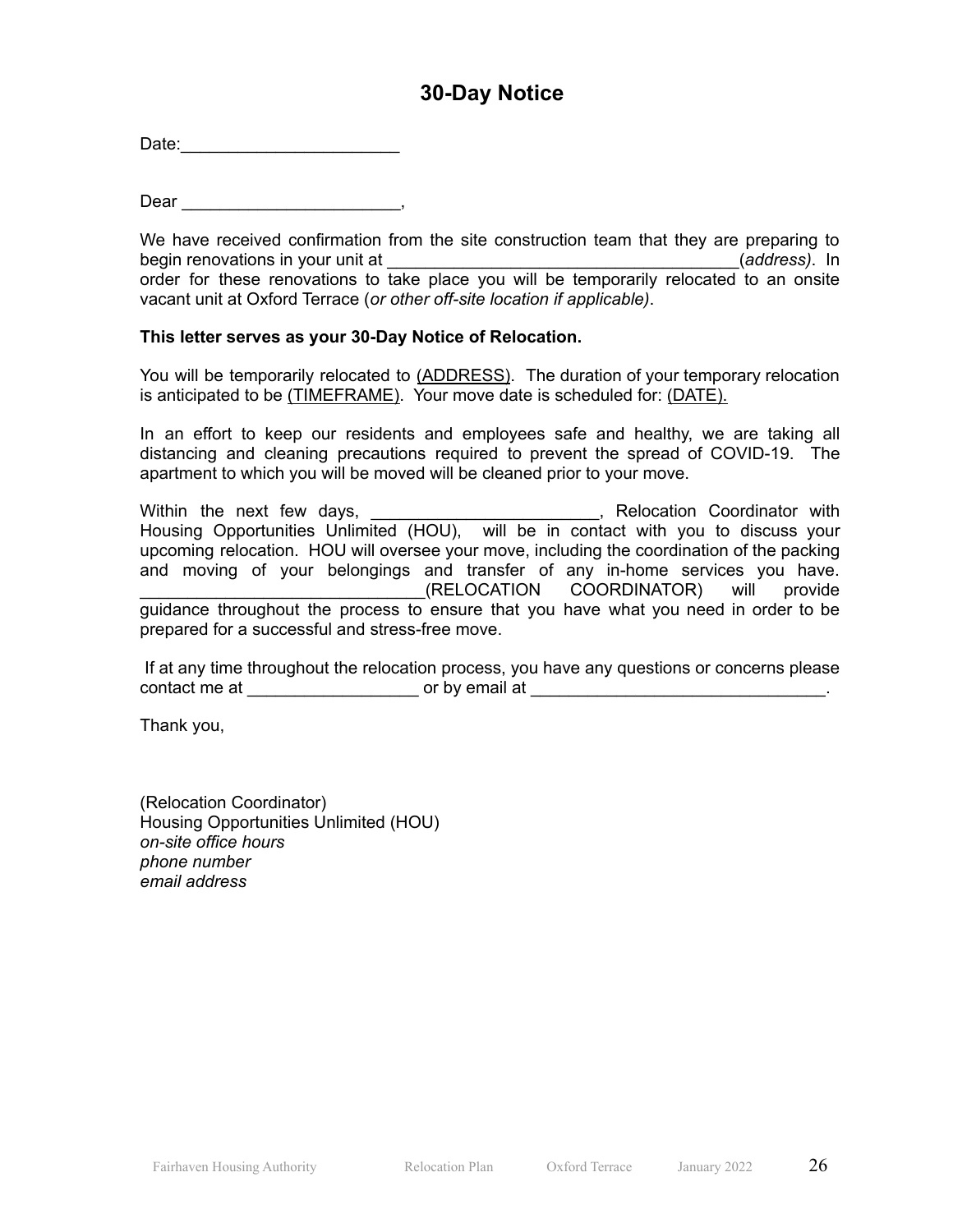### **Notice to Return to a Renovated Unit**

Head of Household Name

**Address** 

Date:\_\_\_\_\_\_\_\_\_\_\_\_\_\_\_\_\_\_\_\_\_\_

Dear\_\_\_\_\_\_\_\_\_\_\_\_\_\_\_\_\_\_\_\_\_\_\_\_\_\_\_\_\_\_\_\_:

The FairhavenHousing Authority is pleased to inform you that a rehabilitated apartment at Oxford Terrace will be ready for you to occupy in approximately \_\_\_\_\_days. This unit is located at \_\_\_\_\_\_\_\_\_\_\_\_\_(*address)*.

Please contact \_\_\_\_\_\_\_\_\_\_\_\_\_\_\_\_\_\_\_\_\_\_\_\_\_\_\_\_\_\_\_, HOU Relocation Coordinator to schedule a time to complete your required paperwork with management and to set a time for you to view your rehabilitated apartment. HOU's Relocation Coordinator will also schedule your move date with you.

Sincerely,

Relocation Coordinator

Housing Opportunities Unlimited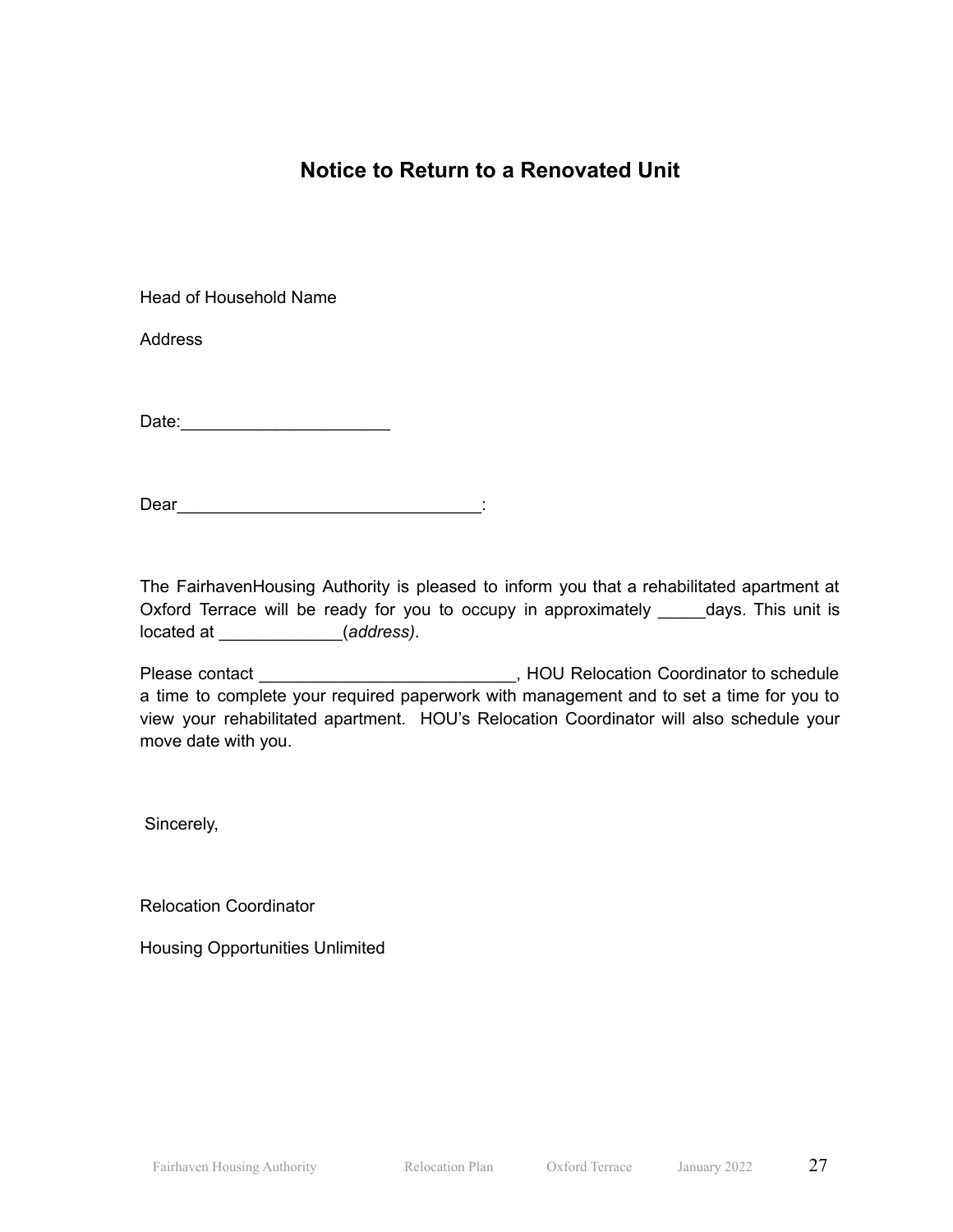### **APPENDIX D: DEFINITIONS**

#### **Definitions for Relocation subject to HUD URA and Section 104(d), and the Massachusetts Department of Housing and Community Development.**

*The following definitions reflect URA regulations as found in 49 CFR 24.2 and further clarified for HUD programs in HUD Handbook 1378. Further section references in the definition are not included in this appendix but can be found at:*

*https://www.hudexchange.info/resource/804/ura-and-real-property-acquisition-policiesact-49-cfr-part-24*

*State of Massachusetts definitions are in blue and reflect M.G.L. Ch. 79A and 760 CMR 27.01*

*If there are duplicative definitions between URA and MGL 79A, this appendix defers to URA.*

#### DEFINITIONS

*Agency.* The term *Agency* means the Federal Agency, State, State Agency, or person that acquires real property or displaces a person.

''Acquisition'', the taking of real property by eminent domain, negotiated sale, or other means, by or for any public agency, or by any person or agency authorized to take by eminent domain, or by a corporation established under the provisions of chapter one hundred and twenty-one A.

(i) *Acquiring Agency.* The term *acquiring Agency* means a State Agency, as defined in paragraph (a)(1)(iv) of this section, which has the authority to acquire property by eminent domain under State law, and a State Agency or person which does not have such authority.

''Bureau'', the bureau of relocation in the department of housing and community development.

(ii) *Displacing Agency.* The term *displacing Agency* means any Federal Agency carrying out a program or project, and any State, State Agency, or person carrying out a program or project with Federal financial assistance, which causes a person to be a displaced person.

Displacing agency - any agency or person carrying out a **covered activity** which causes or will cause a legal occupant to become a displaced person.

Coverage. The policies and requirements for relocation assistance and payments apply to the following activities if they result in the displacement of persons or businesses (the **"covered activities"**): (a) Any taking of real property by eminent domain, negotiated sale, or other means by any public agency or other entity with eminent domain powers. (b) State- aided urban renewal. (c) Privately-financed urban renewal which requires approval under M.G.L. c. 121B. (d) Construction of state-aided public housing. (e) Construction of state colleges and other public facilities. (f) Construction of local schools . (g) Local public works and other public improvements. (h) Projects undertaken in accordance with M.G.L. c. 121A. (i) Any other activity for which relocation assistance is provided under the provisions of M.G.L. c. 79A.

(iii) *Federal Agency.* The term *Federal Agency* means any department, Agency, or instrumentality in the executive branch of the government, any wholly owned government corporation,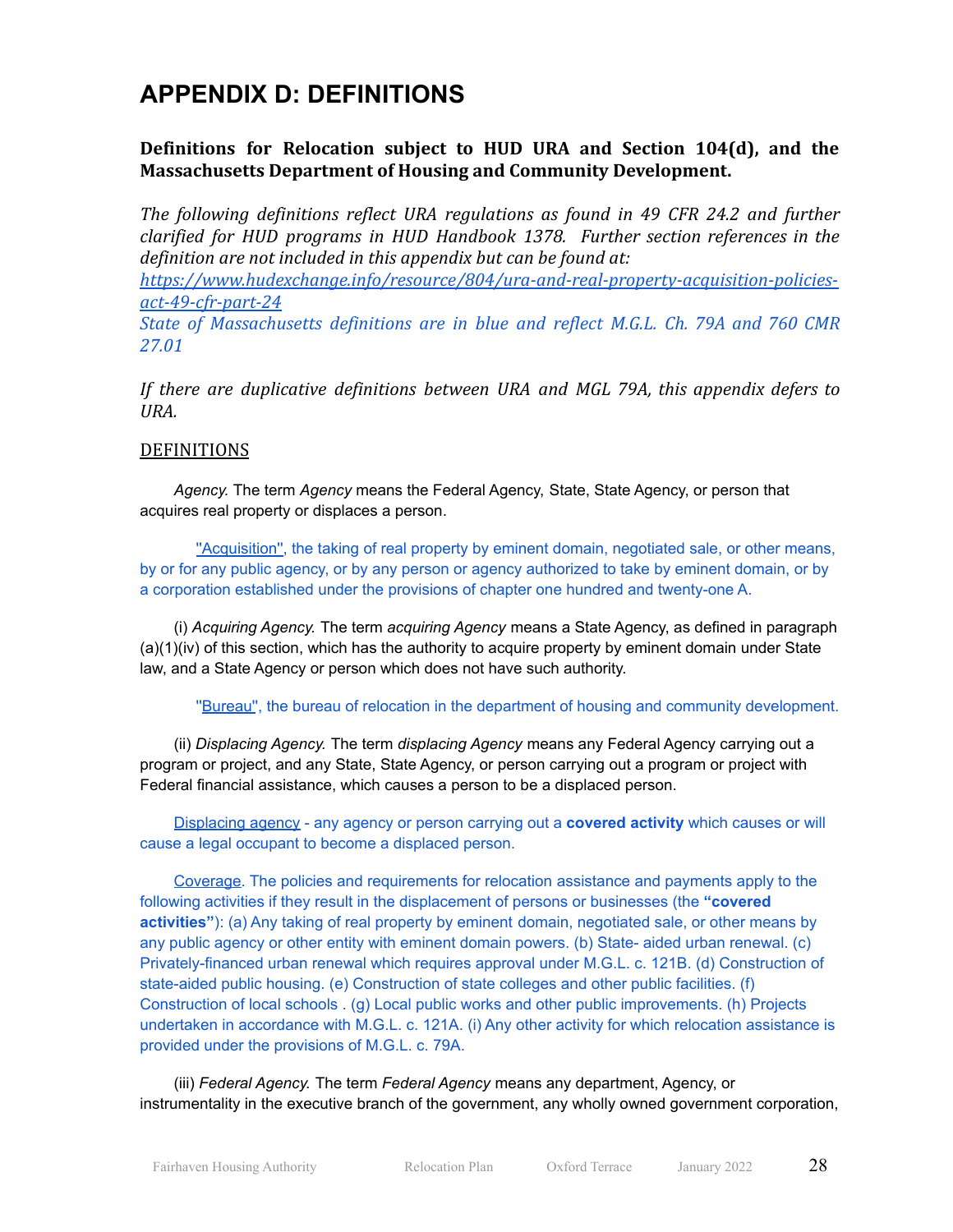the Architect of the Capitol, the Federal Reserve Banks and branches thereof, and any person who has the authority to acquire property by eminent domain under Federal law.

(iv) *State Agency.* The term *State Agency* means any department, Agency or instrumentality of a State or of a political subdivision of a State, any department, Agency, or instrumentality of two or more States or of two or more political subdivisions of a State or States, and any person who has the authority to acquire property by eminent domain under State law.

(2) *Alien not lawfully present in the United States.* The phrase "alien not lawfully present in the United States" means an alien who is not "lawfully present" in the United States as defined in 8 CFR 103.12 and includes:

(i) An alien present in the United States who has not been admitted or paroled into the United States pursuant to the Immigration and Nationality Act (8 U.S.C. 1101 *et seq.*) and whose stay in the United States has not been authorized by the United States Attorney General; and,

(ii) An alien who is present in the United States after the expiration of the period of stay authorized by the United States Attorney General or who otherwise violates the terms and conditions of admission, parole or authorization to stay in the United States.

(3) *Appraisal.* The term *appraisal* means a written statement independently and impartially prepared by a qualified appraiser setting forth an opinion of defined value of an adequately described property as of a specific date, supported by the presentation and analysis of relevant market information.

(4) *Business.* The term *business* means any lawful activity, except a farm operation, that is conducted:

(i) Primarily for the purchase, sale, lease and/or rental of personal and/or real property, and/or for the manufacture, processing, and/or marketing of products, commodities, and/or any other personal property;

(ii) Primarily for the sale of services to the public;

(iii) Primarily for outdoor advertising display purposes, when the display must be moved as a result of the project; or

(iv) By a nonprofit organization that has established its nonprofit status under applicable Federal or State law.

(5) *Citizen.* The term *citizen* for purposes of this part includes both citizens of the United States and noncitizen nationals.

Comparable function item - an item of personal property which is the same or reasonably similar to an item of personal property not moved but which is substituted by a displaced business. Such an item should be the same relative size as the item not moved, but need not be exactly the same so long as the function the item performs for the business is the same.

Comparable Replacement Dwelling has been expanded in HUD Handbook 1378. Below is that definition, the URA definition and MGL 79A definition.

HUD Handbook 1378: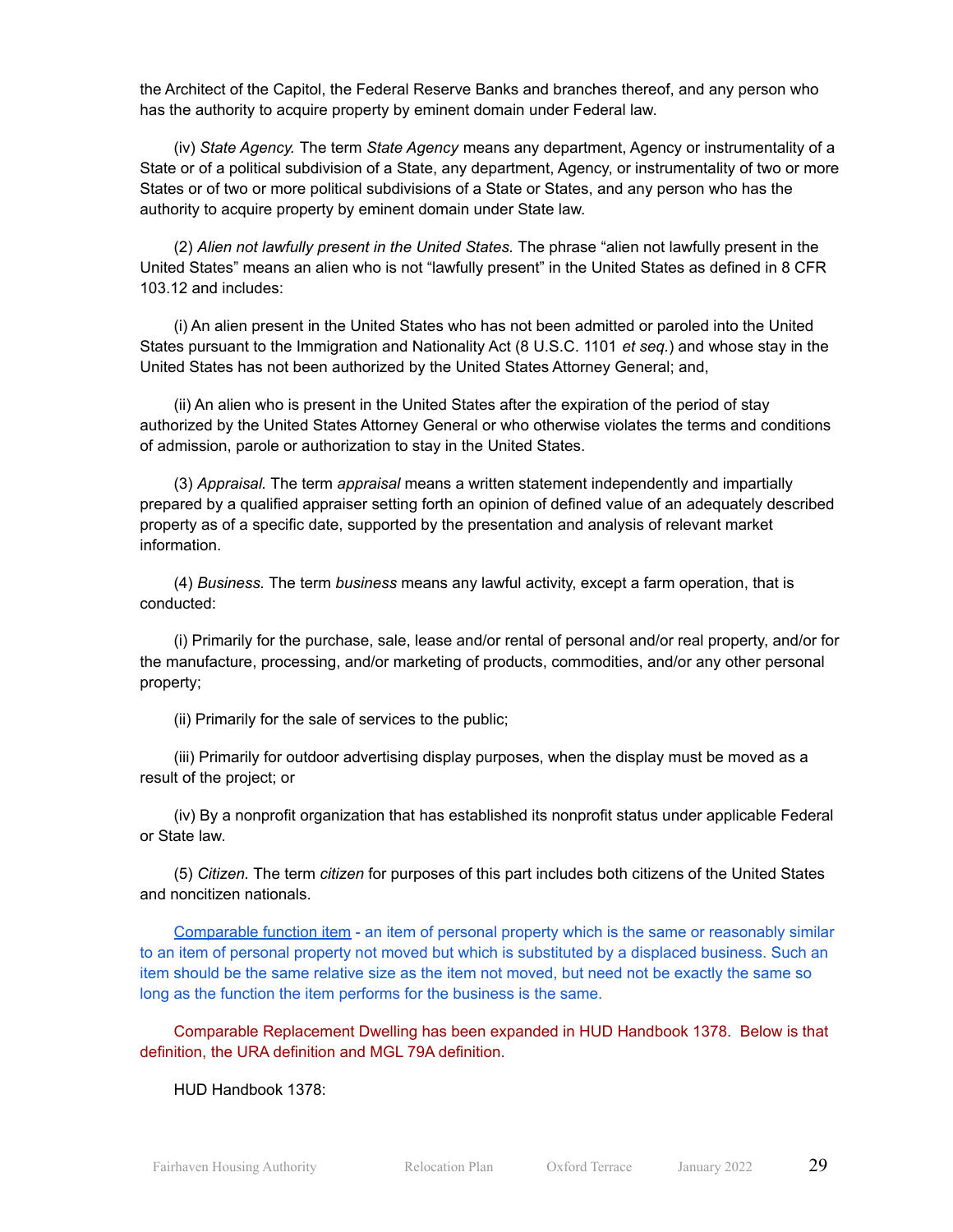Comparable Replacement Dwelling (49 CFR 24.2(a)(6)). The term "comparable replacement dwelling" as defined in the URA regulations includes a special provision for persons receiving government housing assistance before displacement which is relevant to many HUD-funded projects (see 49 CFR 24.2(a)(6)(ix)). HUD's various subsidy programs can have differing requirements with regard to assignment of appropriate unit sizes based on statute, regulation, and/or local housing codes. A person being moved from a unit subsidized under one program to a unit subsidized under another program (e.g., a public housing unit to the Housing Choice Voucher program) as a result of displacement may be entitled to either a larger or smaller unit than previously occupied, based on the unit-size standards applicable to the family size and composition at the time of displacement. The subsidy program governing the replacement unit may not be able to accommodate a "grandfathered" unit size, which was larger than necessary to accommodate the household at the displacement site. Persons may never be moved into a HUDsubsidized unit, which is too small for the family size under the applicable HUD subsidy program or local housing codes. 1) If the person did not receive a government rental housing subsidy before displacement, the comparable replacement dwelling must be an unsubsidized unit available on the private market, unless the person is willing to accept a unit with either project-based or tenant-based assistance (if available). Acceptance of a government subsidized unit will require that the household move into a unit which meets the unit-size requirements of the subsidy program, regardless of the size of the displacement unit. 2) A comparable replacement dwelling for a person receiving government housing assistance before displacement may reflect similar government housing assistance. (a) A public housing unit may qualify as a comparable replacement dwelling only for a person displaced from a public housing unit. (b) A privately owned dwelling with a project-based housing subsidy (i.e., subsidy tied to the unit) may qualify as a comparable replacement dwelling only for a person displaced from a similarly subsidized unit or public housing unit. (c) A privately owned dwelling made affordable by a tenant-based housing subsidy (i.e., subsidy not tied to the building), such as a Housing Choice Voucher (formerly Section 8 voucher), may qualify as a comparable replacement dwelling for a person receiving a similar subsidy before displacement or displaced from a unit with a project-based subsidy or public housing. (d) Section 8 housing choice vouchers should not be offered as a comparable unit or as a substitute for cash replacement housing payments in any case where the displacing agency cannot provide referrals to decent, safe, and sanitary dwelling units where the owner is willing to participate in the Section 8 program. 3) Within the financial means of the displaced person (49 CFR 24.2(a)(6)(viii)). Although there are statutory and regulatory limits placed on URA replacement housing payments for both owner-occupants (49 CFR 24.401(b)) and tenants (49 CFR 24.402(a)), Congress also provided a statutory exemption to these monetary limits (P.L. 91-646, Sec. 206) described in the regulations at 49 CFR 24.404 (Replacement housing of last resort.) Use of the last resort housing provision is required where an owner- occupant or tenant cannot otherwise be appropriately housed within the monetary limits. This is a common situation in high-cost housing areas or with very low income tenants who do not live in subsidized housing at the time of displacement.

#### "Comparable replacement dwelling", one which is:

(a) safe and sanitary, in conformance with the regulations of the department of public health entitled Article II of the state sanitary code, established pursuant to section one hundred and twenty-seven of chapter one hundred and eleven;

(b) functionally equivalent and substantially the same as the acquired dwelling with respect to number of rooms, area of living space, type of construction, and state of repair, provided it is standard and adequate in size to accommodate the displaced person;

(c) in an area not generally less desirable than the area in which the acquired dwelling is located and as similar as possible with regard to housing values, public utilities, and public and commercial facilities;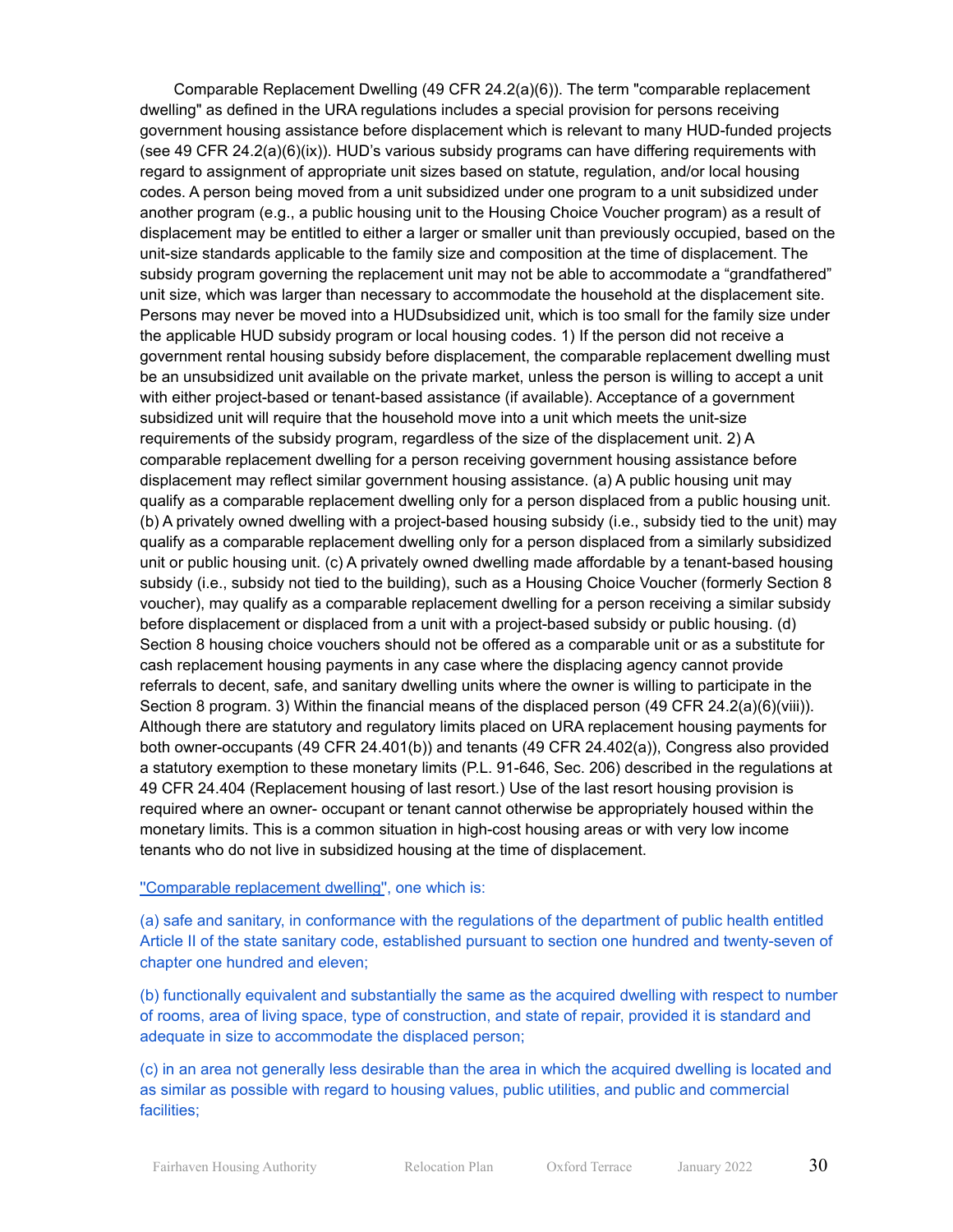(d) within the financial means of the displaced person, the gross cost of which is not greater than twenty-five percent of gross income;

(e) reasonably accessible to the displaced person's present or potential place of employment;

(f) available on the market to the displaced person;

(g) open to all persons regardless of race, color, religion, sex or national origin and consistent with the requirements of Title VIII of the Civil Rights Act of 1968.

(6) *Comparable replacement dwelling.* The term *comparable replacement dwelling* means a dwelling which is:

(i) Decent, safe and sanitary as described in paragraph  $24.2(a)(8)$  of this section;

(ii) Functionally equivalent to the displacement dwelling. The term *functionally equivalent* means that it performs the same function, and provides the same utility. While a comparable replacement dwelling need not possess every feature of the displacement dwelling, the principal features must be present. Generally, functional equivalency is an objective standard, reflecting the range of purposes for which the various physical features of a dwelling may be used. However, in determining whether a replacement dwelling is functionally equivalent to the displacement dwelling, the Agency may consider reasonable trade-offs for specific features when the replacement unit is equal to or better than the displacement dwelling (*See* appendix A, §24.2(a)(6));

(iii) Adequate in size to accommodate the occupants;

(iv) In an area not subject to unreasonable adverse environmental conditions;

(v) In a location generally not less desirable than the location of the displaced person's dwelling with respect to public utilities and commercial and public facilities, and reasonably accessible to the person's place of employment;

(vi) On a site that is typical in size for residential development with normal site improvements, including customary landscaping. The site need not include special improvements such as outbuildings, swimming pools, or greenhouses. (See also §24.403(a)(2));

(vii) Currently available to the displaced person on the private market except as provided in paragraph (a)(6)(ix) of this section (See appendix A, §24.2(a)(6)(vii)); and

(viii) Within the financial means of the displaced person:

(A) A replacement dwelling purchased by a homeowner in occupancy at the displacement dwelling for at least 180 days prior to initiation of negotiations (180-day homeowner) is considered to be within the homeowner's financial means if the homeowner will receive the full price differential as described in §24.401(c), all increased mortgage interest costs as described at §24.401(d) and all incidental expenses as described at §24.401(e), plus any additional amount required to be paid under §24.404, Replacement housing of last resort.

(B) A replacement dwelling rented by an eligible displaced person is considered to be within his or her financial means if, after receiving rental assistance under this part, the person's monthly rent and estimated average monthly utility costs for the replacement dwelling do not exceed the person's base monthly rental for the displacement dwelling as described at §24.402(b)(2).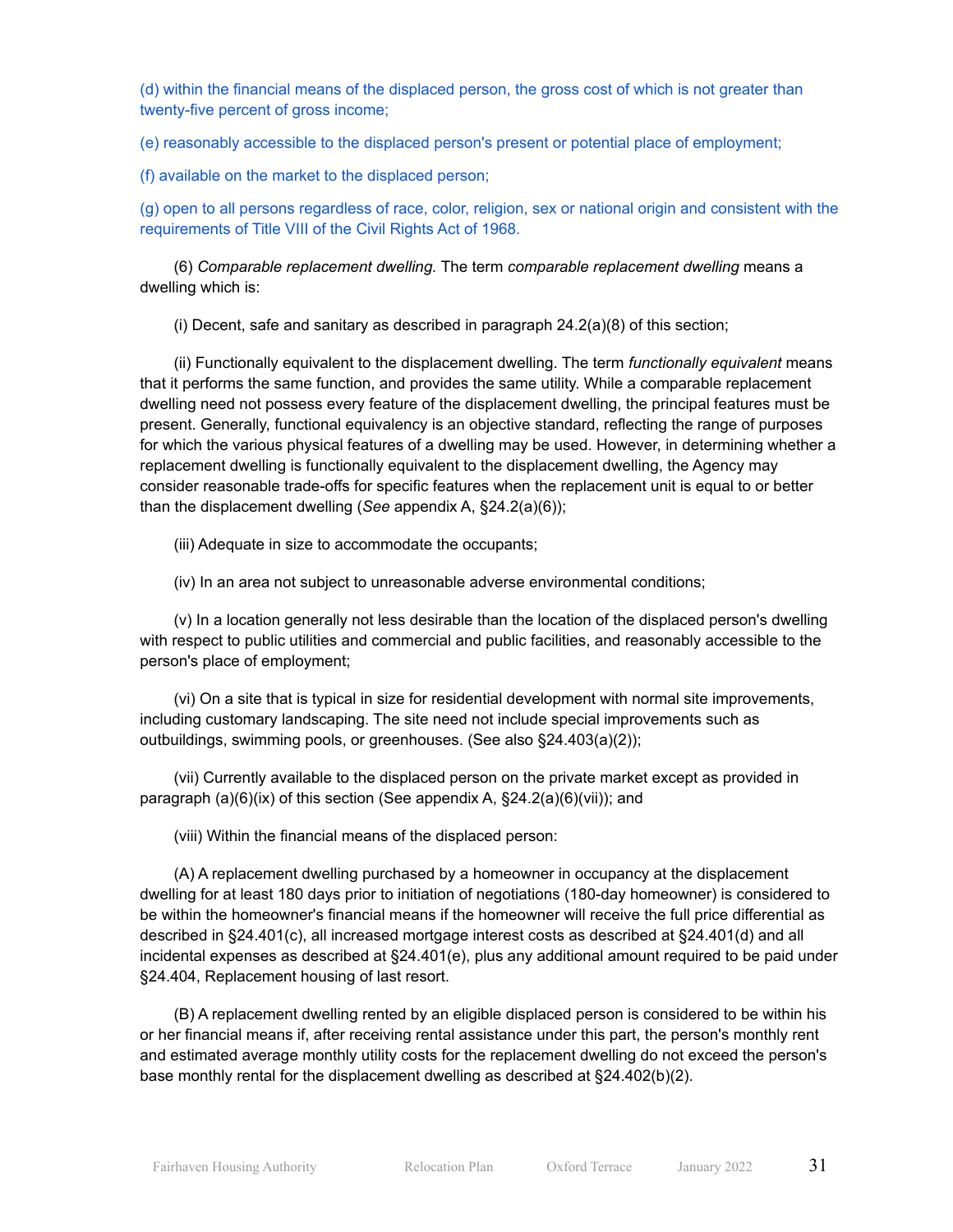(C) For a displaced person who is not eligible to receive a replacement housing payment because of the person's failure to meet length-of-occupancy requirements, comparable replacement rental housing is considered to be within the person's financial means if an Agency pays that portion of the monthly housing costs of a replacement dwelling which exceeds the person's base monthly rent for the displacement dwelling as described in §24.402(b)(2). Such rental assistance must be paid under §24.404, Replacement housing of last resort.

(ix) For a person receiving government housing assistance before displacement, a dwelling that may reflect similar government housing assistance. In such cases any requirements of the government housing assistance program relating to the size of the replacement dwelling shall apply. (*See* appendix A, §24.2(a)(6)(ix).)

(7) *Contribute materially.* The term *contribute materially* means that during the 2 taxable years prior to the taxable year in which displacement occurs, or during such other period as the Agency determines to be more equitable, a business or farm operation:

(i) Had average annual gross receipts of at least \$5,000; or

(ii) Had average annual net earnings of at least \$1,000; or

(iii) Contributed at least 33 $\frac{1}{3}$  percent of the owner's or operator's average annual gross income from all sources.

(iv) If the application of the above criteria creates an inequity or hardship in any given case, the Agency may approve the use of other criteria as determined appropriate.

(8) *Decent, safe, and sanitary dwelling.* The term *decent, safe, and sanitary dwelling* means a dwelling which meets local housing and occupancy codes. However, any of the following standards which are not met by the local code shall apply unless waived for good cause by the Federal Agency funding the project. The dwelling shall:

(i) Be structurally sound, weather tight, and in good repair;

(ii) Contain a safe electrical wiring system adequate for lighting and other devices;

(iii) Contain a heating system capable of sustaining a healthful temperature (of approximately 70 degrees) for a displaced person, except in those areas where local climatic conditions do not require such a system;

(iv) Be adequate in size with respect to the number of rooms and area of living space needed to accommodate the displaced person. The number of persons occupying each habitable room used for sleeping purposes shall not exceed that permitted by local housing codes or, in the absence of local codes, the policies of the displacing Agency. In addition, the displacing Agency shall follow the requirements for separate bedrooms for children of the opposite gender included in local housing codes or in the absence of local codes, the policies of such Agencies;

(v) There shall be a separate, well lighted and ventilated bathroom that provides privacy to the user and contains a sink, bathtub or shower stall, and a toilet, all in good working order and properly connected to appropriate sources of water and to a sewage drainage system. In the case of a housekeeping dwelling, there shall be a kitchen area that contains a fully usable sink, properly connected to potable hot and cold water and to a sewage drainage system, and adequate space and utility service connections for a stove and refrigerator;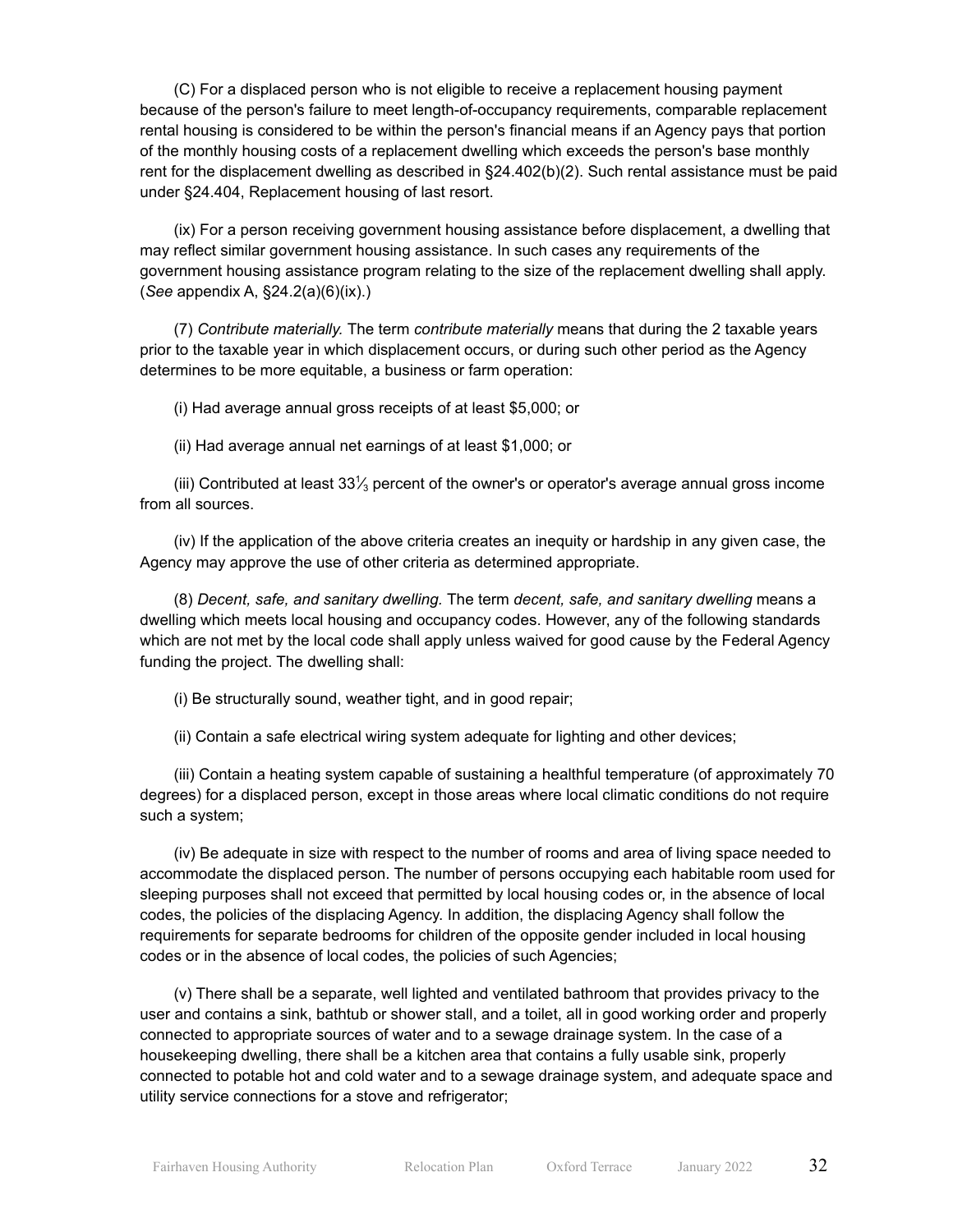(vi) Contains unobstructed egress to safe, open space at ground level; and

(vii) For a displaced person with a disability, be free of any barriers which would preclude reasonable ingress, egress, or use of the dwelling by such displaced person. (See appendix A, §24.2(a)(8)(vii).)

(9) *Displaced person.* (i) *General.* The term *displaced person* means, except as provided in paragraph (a)(9)(ii) of this section, any person who moves from the real property or moves his or her personal property from the real property. (This includes a person who occupies the real property prior to its acquisition, but who does not meet the length of occupancy requirements of the Uniform Act as described at §24.401(a) and §24.402(a)):

(A) As a direct result of a written notice of intent to acquire (see §24.203(d)), the initiation of negotiations for, or the acquisition of, such real property in whole or in part for a project;

(B) As a direct result of rehabilitation or demolition for a project; or

(C) As a direct result of a written notice of intent to acquire, or the acquisition, rehabilitation or demolition of, in whole or in part, other real property on which the person conducts a business or farm operation, for a project. However, eligibility for such person under this paragraph applies only for purposes of obtaining relocation assistance advisory services under §24.205(c), and moving expenses under §24.301, §24.302 or §24.303.

Displaced person - the definition of "displaced person" is set out in M.G.L. c. 79A, § 1 as follows: "any person who, on or after the effective date of this act, moves from real property, or moves his personal property from real property as a result of the acquisition of such property or the receipt of a written order to vacate real property, for a program or project undertaken by an agency or person required to provide relocation assistance under this act."

(ii) *Persons not displaced.* The following is a nonexclusive listing of persons who do not qualify as displaced persons under this part:

(A) A person who moves before the initiation of negotiations (see §24.403(d)), unless the Agency determines that the person was displaced as a direct result of the program or project;

(B) A person who initially enters into occupancy of the property after the date of its acquisition for the project;

(C) A person who has occupied the property for the purpose of obtaining assistance under the Uniform Act;

(D) A person who is not required to relocate permanently as a direct result of a project. Such determination shall be made by the Agency in accordance with any guidelines established by the Federal Agency funding the project (See appendix A, §24.2(a)(9)(ii)(D));

(E) An owner-occupant who moves as a result of an acquisition of real property as described in §§24.101(a)(2) or 24.101(b)(1) or (2), or as a result of the rehabilitation or demolition of the real property. (However, the displacement of a tenant as a direct result of any acquisition, rehabilitation or demolition for a Federal or federally-assisted project is subject to this part.);

(F) A person whom the **Displacing** Agency determines is not displaced as a direct result of a partial acquisition;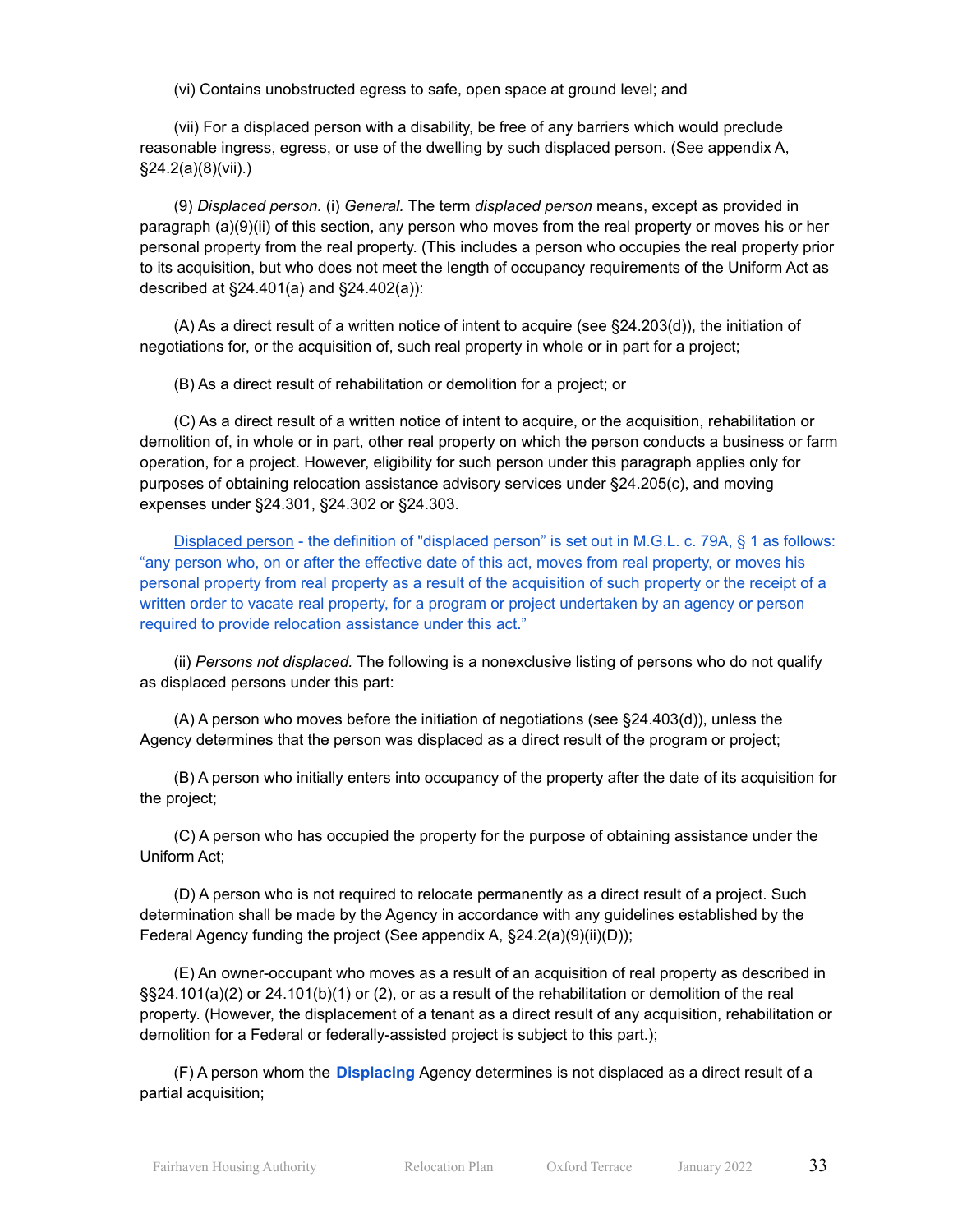(G) A person who, after receiving a notice of relocation eligibility (described at §24.203(b)), is notified in writing that he or she will not be displaced for a project. Such written notification shall not be issued unless the person has not moved and the Agency agrees to reimburse the person for any expenses incurred to satisfy any binding contractual relocation obligations entered into after the effective date of the notice of relocation eligibility;

(H) An owner-occupant who conveys his or her property, as described in §§24.101(a)(2) or 24.101(b)(1) or (2), after being informed in writing that if a mutually satisfactory agreement on terms of the conveyance cannot be reached, the Agency will not acquire the property. In such cases, however, any resulting displacement of a tenant is subject to the regulations in this part;

(I) A person who retains the right of use and occupancy of the real property for life following its acquisition by the Agency;

(J) An owner who retains the right of use and occupancy of the real property for a fixed term after its acquisition by the Department of the Interior under Pub. L. 93-477, Appropriations for National Park System, or Pub. L. 93-303, Land and Water Conservation Fund, except that such owner remains a displaced person for purposes of subpart D of this part;

(K) A person who is determined to be in unlawful occupancy prior to or after the initiation of negotiations, or a person who has been evicted for cause, under applicable law, as provided for in §24.206. However, advisory assistance may be provided to unlawful occupants at the option of the Agency in order to facilitate the project;

(L) A person who is not lawfully present in the United States and who has been determined to be ineligible for relocation assistance in accordance with §24.208; or

(M) Tenants required to move as a result of the sale of their dwelling to a person using downpayment assistance provided under the American Dream Downpayment Initiative (ADDI) authorized by section 102 of the American Dream Downpayment Act (Pub. L. 108-186; codified at 42 U.S.C. 12821).

(10) *Dwelling.* The term *dwelling* means the place of permanent or customary and usual residence of a person, according to local custom or law, including a single family house; a single family unit in a two-family, multi-family, or multi-purpose property; a unit of a condominium or cooperative housing project; a non-housekeeping unit; a mobile home; or any other residential unit.

Dwelling - the definition of "dwelling" is set out in M.G.L. c. 79A, § 1 as follows: "a single-family building, single-family unit, including a non-housekeeping unit, in a two-family or multifamily building, a unit of a condominium or cooperative housing project, a manufactured home, or other residential unit." In addition, as used herein, the term means the place of permanent or customary and usual residence of a person.

(11) *Dwelling site.* The term *dwelling site* means a land area that is typical in size for similar dwellings located in the same neighborhood or rural area. (See appendix A, §24.2(a)(11).)

(12) *Farm operation.* The term *farm operation* means any activity conducted solely or primarily for the production of one or more agricultural products or commodities, including timber, for sale or home use, and customarily producing such products or commodities in sufficient quantity to be capable of contributing materially to the operator's support.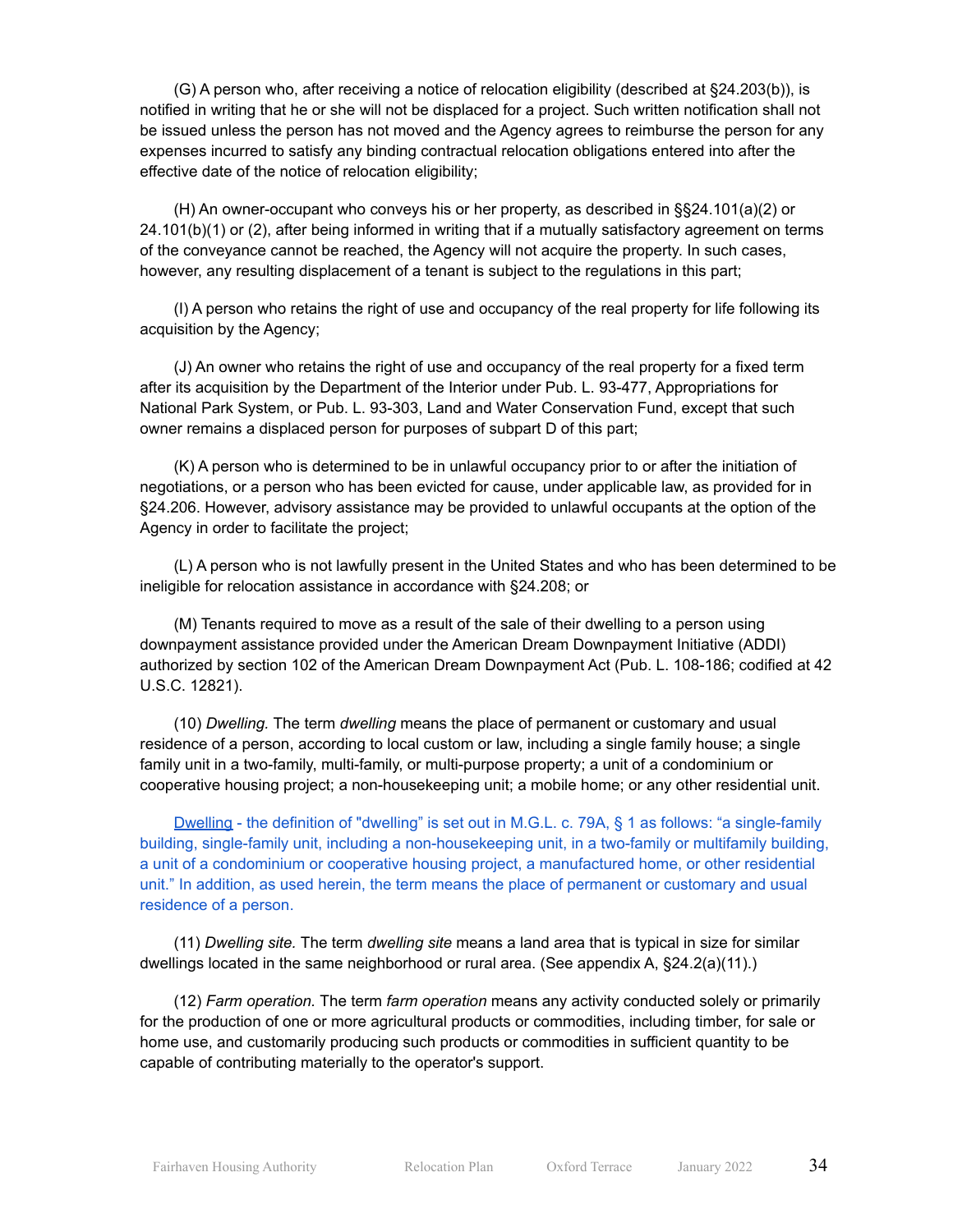(13) *Federal financial assistance.* The term *Federal financial assistance* means a grant, loan, or contribution provided by the United States, except any Federal guarantee or insurance and any interest reduction payment to an individual in connection with the purchase and occupancy of a residence by that individual.

(14) *Household income.* The term *household income* means total gross income received for a 12 month period from all sources (earned and unearned) including, but not limited to wages, salary, child support, alimony, unemployment benefits, workers compensation, social security, or the net income from a business. It does not include income received or earned by dependent children and full time students under 18 years of age. (*See* appendix A, §24.2(a)(14) for examples of exclusions to income.)

(15) *Initiation of negotiations.* Unless a different action is specified in applicable Federal program regulations, the term *initiation of negotiations* means the following:

(i) Whenever the displacement results from the acquisition of the real property by a Federal Agency or State Agency, the *initiation of negotiations* means the delivery of the initial written offer of just compensation by the Agency to the owner or the owner's representative to purchase the real property for the project. However, if the Federal Agency or State Agency issues a notice of its intent to acquire the real property, and a person moves after that notice, but before delivery of the initial written purchase offer, the *initiation of negotiations* means the actual move of the person from the property.

(ii) Whenever the displacement is caused by rehabilitation, demolition or privately undertaken acquisition of the real property (and there is no related acquisition by a Federal Agency or a State Agency), the *initiation of negotiations* means the notice to the person that he or she will be displaced by the project or, if there is no notice, the actual move of the person from the property.

(iii) In the case of a permanent relocation to protect the public health and welfare, under the Comprehensive Environmental Response Compensation and Liability Act of 1980 (Pub. L. 96-510, or Superfund) (CERCLA) the *initiation of negotiations* means the formal announcement of such relocation or the Federal or federally-coordinated health advisory where the Federal Government later decides to conduct a permanent relocation.

(iv) In the case of permanent relocation of a tenant as a result of an acquisition of real property described in §24.101(b)(1) through (5), the initiation of negotiations means the actions described in §24.2(a)(15)(i) and (ii), except that such initiation of negotiations does not become effective, for purposes of establishing eligibility for relocation assistance for such tenants under this part, until there is a written agreement between the Agency and the owner to purchase the real property. (See appendix A, §24.2(a)(15)(iv)).

Initiation of negotiations - the definition of "initiation of negotiation" is set out in M.G.L. c. 79A, § 1, as follows: "the date the acquiring agency makes the initial written offer to the owner of real property to be acquired for a project of an amount established by the agency as just compensation for the property. In instances where acquisition does not occur, initiation of negotiations shall mean the date of vacating." In addition, as used herein, the term means the date the acquiring agency makes the initial written offer to the owner of real property to be acquired for a project of an amount established by the agency as just compensation for the property in cases where displacement results from the acquisition of real property by a public agency. If the public agency issues a notice of its intent to acquire the real property, and a person moves after that notice, but before delivery of the initial written purchase offer, the "initiation of negotiations" means the actual move of the person from the property.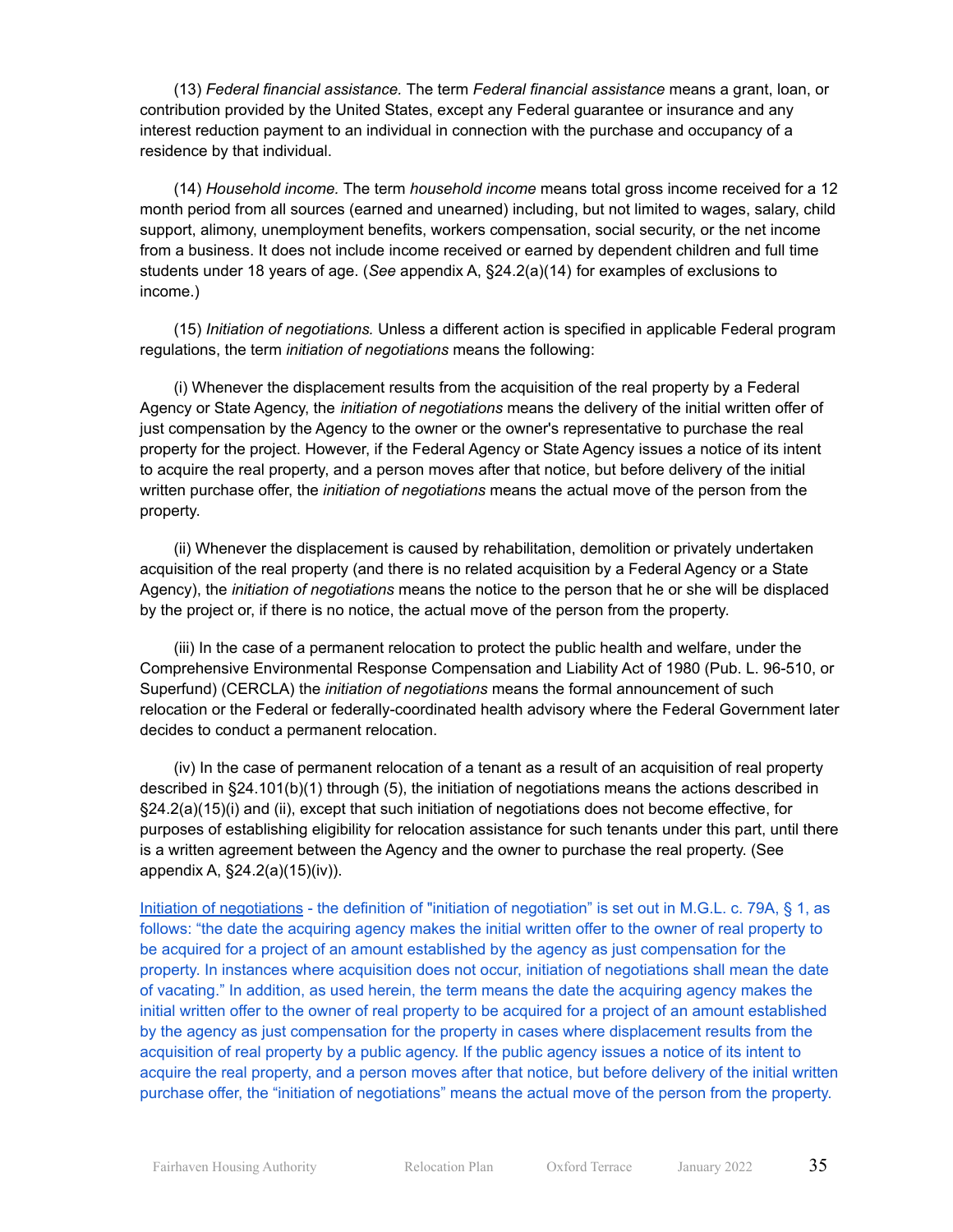In cases where displacement is caused by rehabilitation, demolition, or privately undertaken acquisition of real property (and there is no related acquisition by a public agency)then the "initiations of negotiations" shall mean the notice to the person that he or she will be displaced by the project or, if there is no such notice (other than a notice of non-displacement) the actual move of the person from the property

(16) *Lead Agency.* The term *Lead Agency* means the Department of Transportation acting through the Federal Highway Administration.

(17) *Mobile home.* The term *mobile home* includes manufactured homes and recreational vehicles used as residences. (*See* appendix A, §24.2(a)(17)).

(18) *Mortgage.* The term *mortgage* means such classes of liens as are commonly given to secure advances on, or the unpaid purchase price of, real property, under the laws of the State in which the real property is located, together with the credit instruments, if any, secured thereby.

(19) *Nonprofit organization.* The term *nonprofit organization* means an organization that is incorporated under the applicable laws of a State as a nonprofit organization, and exempt from paying Federal income taxes under section 501 of the Internal Revenue Code (26 U.S.C. 501).

(20) *Owner of a dwelling.* The term *owner of a dwelling* means a person who is considered to have met the requirement to own a dwelling if the person purchases or holds any of the following interests in real property:

(i) Fee title, a life estate, a land contract, a 99 year lease, or a lease including any options for extension with at least 50 years to run from the date of acquisition; or

(ii) An interest in a cooperative housing project which includes the right to occupy a dwelling; or

(iii) A contract to purchase any of the interests or estates described in §24.2(a)(1)(i) or (ii) of this section; or

(iv) Any other interest, including a partial interest, which in the judgment of the Agency warrants consideration as ownership.

(21) *Person.* The term *person* means any individual, family, partnership, corporation, or association.

(22) *Program or project.* The phrase *program or project* means any activity or series of activities undertaken by a Federal Agency or with Federal financial assistance received or anticipated in any phase of an undertaking in accordance with the Federal funding Agency guidelines.

#### Relocation advisory agency - a relocation agency as defined in M.G.L. c. 79A, § 2

M.G.L. c. 79A Section 2. No acquisition, rehabilitation, demolition, or other improvement which shall involve the displacement of occupants of dwelling units or business units shall be made unless and until the bureau has qualified a relocation advisory agency to give relocation assistance to the occupants to be displaced. Any agency, public or private, may be qualified by the bureau to act as a relocation agency until such time as the bureau may, on stated grounds, withdraw qualifications; or the bureau may qualify any agency, public or private, proposed by a displacing agency to act as a relocation agency with respect to particular acquisitions. The bureau may qualify a displacing agency to act as the relocation agency with respect to particular acquisitions.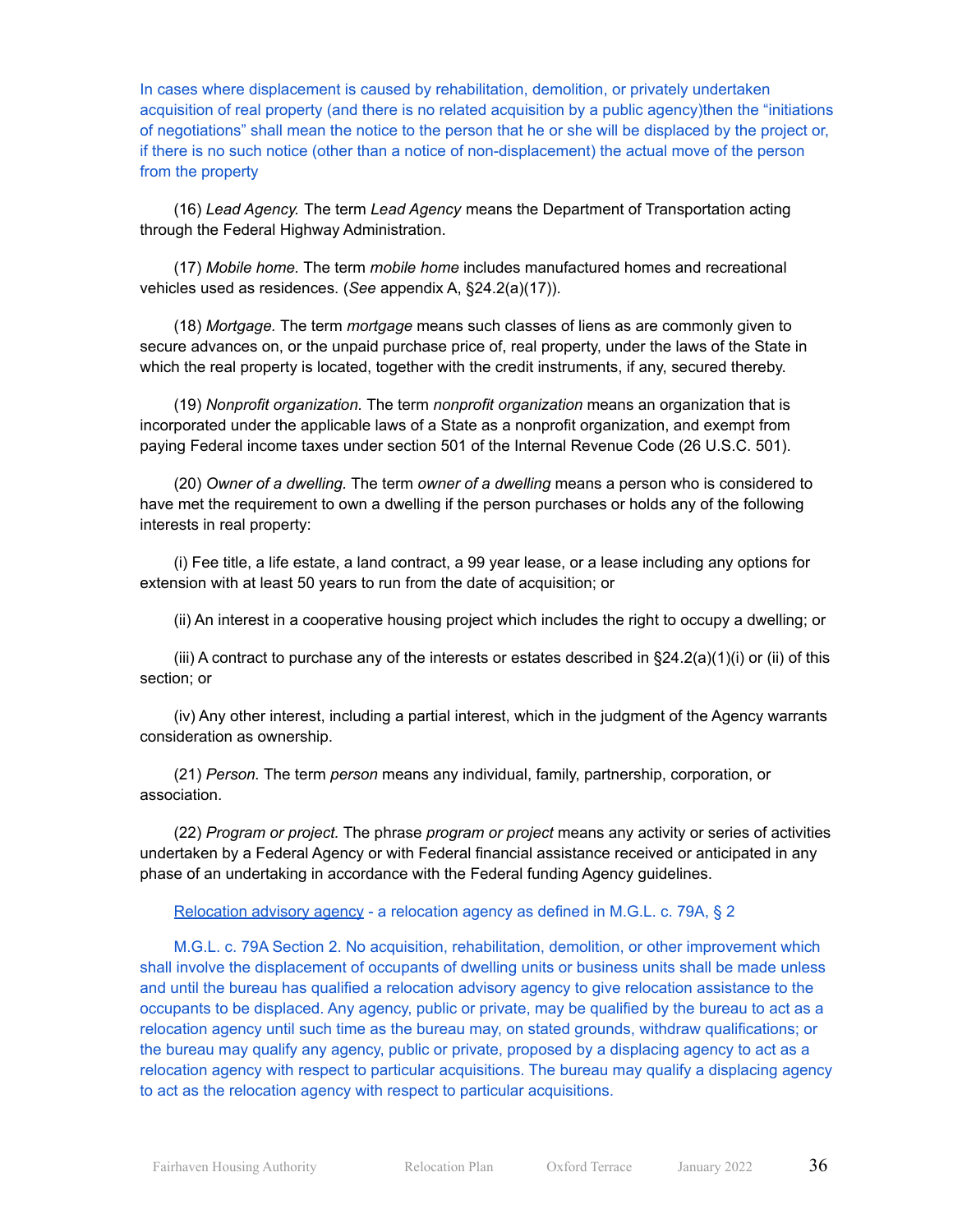#### "Relocation plan", the plan submitted by a displacing agency to the bureau pursuant to sections four and eight.

(23) *Salvage value.* The term *salvage value* means the probable sale price of an item offered for sale to knowledgeable buyers with the requirement that it be removed from the property at a buyer's expense (i.e., not eligible for relocation assistance). This includes items for re-use as well as items with components that can be re-used or recycled when there is no reasonable prospect for sale except on this basis.

(24) *Small business.* A *small business* is a business having not more than 500 employees working at the site being acquired or displaced by a program or project, which site is the location of economic activity. Sites occupied solely by outdoor advertising signs, displays, or devices do not qualify as a business for purposes of §24.304.

(25) *State.* Any of the several States of the United States or the District of Columbia, the Commonwealth of Puerto Rico, any territory or possession of the United States, or a political subdivision of any of these jurisdictions.

(26) *Tenant.* The term *tenant* means a person who has the temporary **legal** use and occupancy of real property owned by another.

(27) *Uneconomic remnant.* The term *uneconomic remnant* means a parcel of real property in which the owner is left with an interest after the partial acquisition of the owner's property, and which the Agency has determined has little or no value or utility to the owner.

(28) *Uniform Act.* The term *Uniform Act* means the Uniform Relocation Assistance and Real Property Acquisition Policies Act of 1970 (Pub. L. 91-646, 84 Stat. 1894; 42 U.S.C. 4601 *et seq.*), and amendments thereto.

(29) *Unlawful occupant.* A person who occupies without property right, title or payment of rent or a person legally evicted, with no legal rights to occupy a property under State law. An Agency, at its discretion, may consider such person to be in lawful occupancy.

Unlawful occupancy - A person is considered to be in unlawful occupancy of real property if the person has been ordered to move by a court of competent jurisdiction prior to the initiation of negotiations or is determined by the displacing agency to be a squatter who is occupying the real property without the permission of the owner and otherwise has no legal right to occupy the property under State law. A displacing agency may, at its discretion, consider such a squatter to be in lawful **occupancy** 

(30) *Utility costs.* The term *utility costs* means expenses for electricity, gas, other heating and cooking fuels, water and sewer.